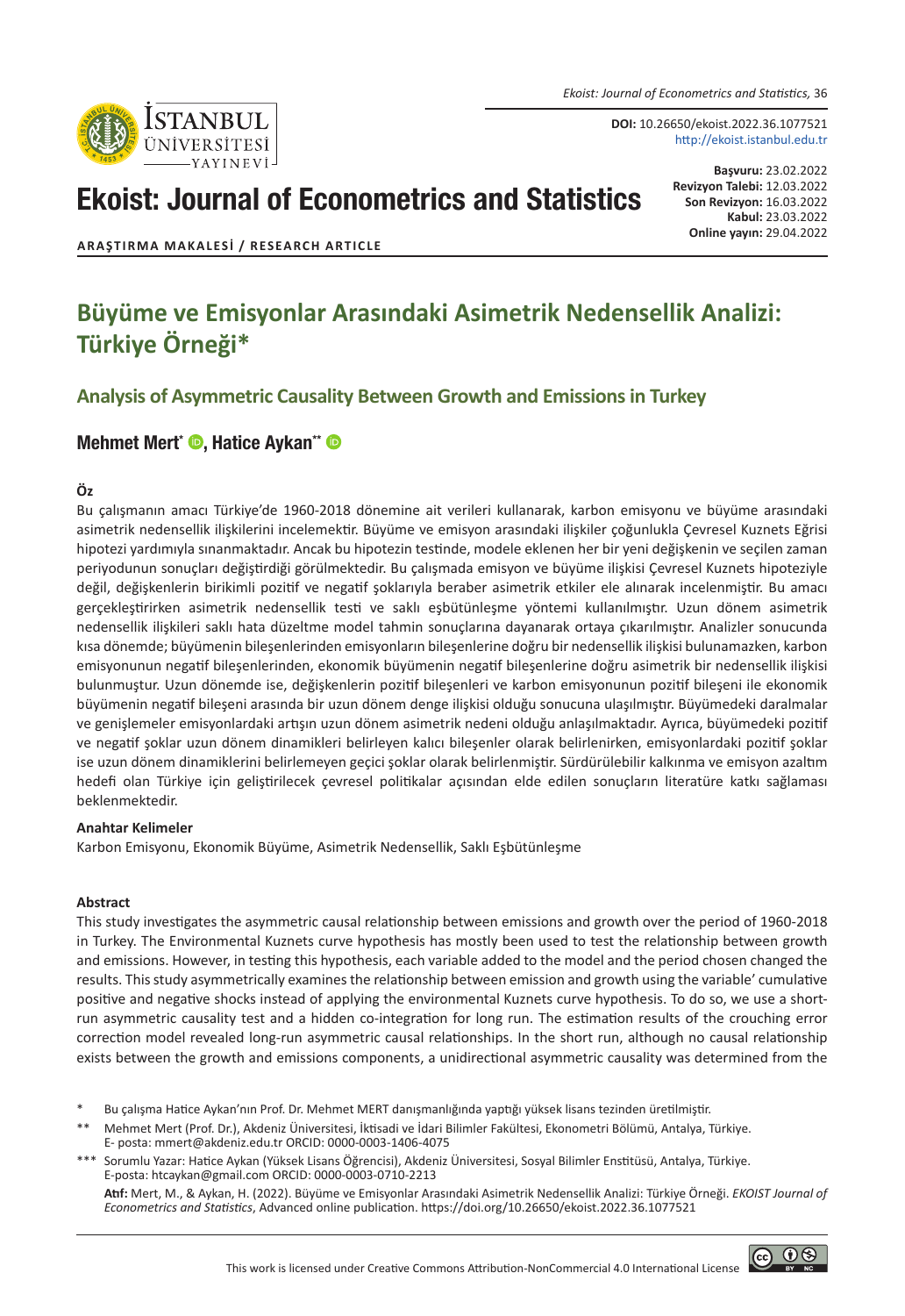negative component of emissions to the negative component of growth. We found a long-run equilibrium relationship between the positive components of the variables and the positive emission component and the negative growth component. Thus, both contractions and expansions in growth increase emissions in the long run. The results are expected to contribute to the literature regarding environmental policies to be developed for Turkey, which has a sustainable development and emission reduction target.

#### **Keywords**

Carbon Emission, Economic Growth, Asymmetric causality, Hidden Cointegration

## *Extended Summary*

The natural resource factor is one of the most important sources of economic growth. As the effects of environmental problems, particularly global warming, worsen, the environmental damage, the effects on future generations, and the methods used in production activities have begun to be discussed by countries attempting to meet their economic targets. The increase in mass production and urbanization has increased the energy required to sustain economic activity, which has been met by the use of fossil fuels. Such fossil fuel use increases the amount of greenhouse gases released into the atmosphere, with the energy sector being the most significant contributor. Because of the global nature of the problem, some steps have been taken to reduce emissions and prevent environmental pollution for sustainable development. In this context, international agreements to reduce emissions, such as the Kyoto Protocol and the Paris Agreement, have been signed, and environmental policies have been developed. The emergence of environmental problems has increased the interest of researchers in this field. Moreover, many studies have examined the relationship between environmental factors and economic growth and made policy recommendations for sustainable development. The environmental Kuznets Curve (EKC) hypothesis has been used to analyze the relationship between emissions and growth in the majority of the related literature. However, Gill et al. (2018) claimed that the results of EKC analysis were extremely sensitive to the period chosen and the model specification. When new variables are added to the model, the results of the EKC hypothesis may change, causing different turning points in the curve. Müller-Fürstenberger and Wagner (2007) and Aslanidis (2009) both criticized the EKC hypothesis. In light of the EKC hypothesis reviews, the present study analyzed the relationship between the variables from an asymmetric perspective using the variables' cumulative positive and negative shocks.

The current study examined the short- and long-run asymmetric causal relationship between carbon emissions and economic growth in Turkey using annual data from 1960 to 2018. In this context, Hatemi-J (2012) examined short-run asymmetric causality between variables, whereas Granger and Yoon (2002) examined long-run asymmetric relationships using hidden cointegration. The result of the short-run analysis reveals that decreases in emissions reduce economic growth in the short run. Moreover, the positive developments in economic growth increase emissions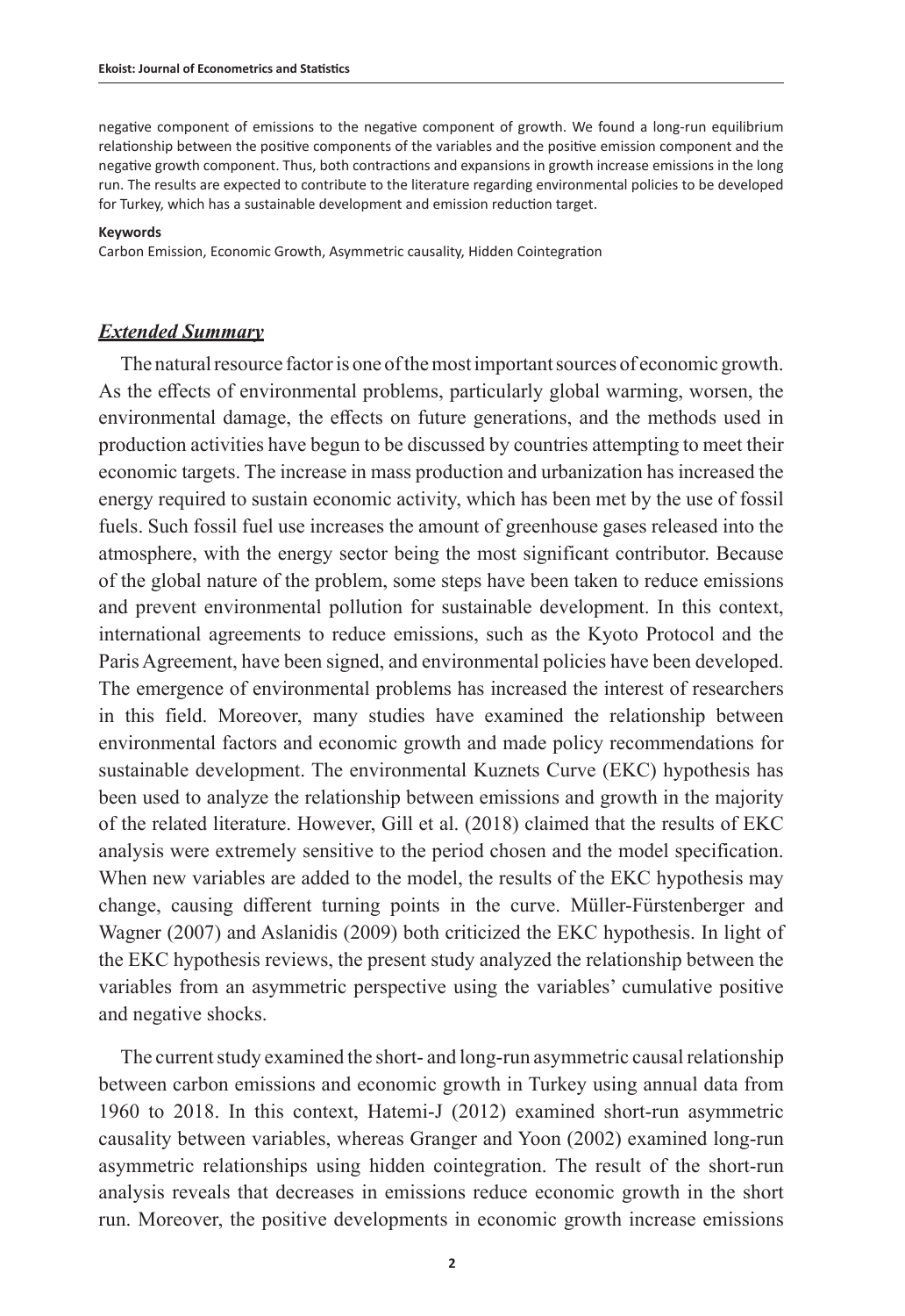in the long run. Furthermore, positive movements in economic growth leads to an increase in emissions in the long run. Another significant finding is that the negative growth development increases the increase in emissions in long run. Moreover, asymmetric causality exists from negative growth shocks to positive emissions shocks in the long run.

Meanwhile, examining crouching error correction estimation results, we determined that positive and negative shocks in economic growth are permanent components, whereas positive and negative shocks in emissions are transitory. In other words, positive or negative developments (positive or negative shocks) in growth affect both itself and emissions, thus determining long-run relationship dynamics between the variables. Meanwhile, positive or negative shocks in emissions affect only themselves and are impermanent in the long run.

Positive and/or negative developments in economic growth constantly increase emissions. Therefore, to ensure sustainable development and reduce emissions emitted into the atmosphere, stakeholders must increase the use of renewable energy resources, expand the use of clean technology, and pave the way for environmental policies to be developed.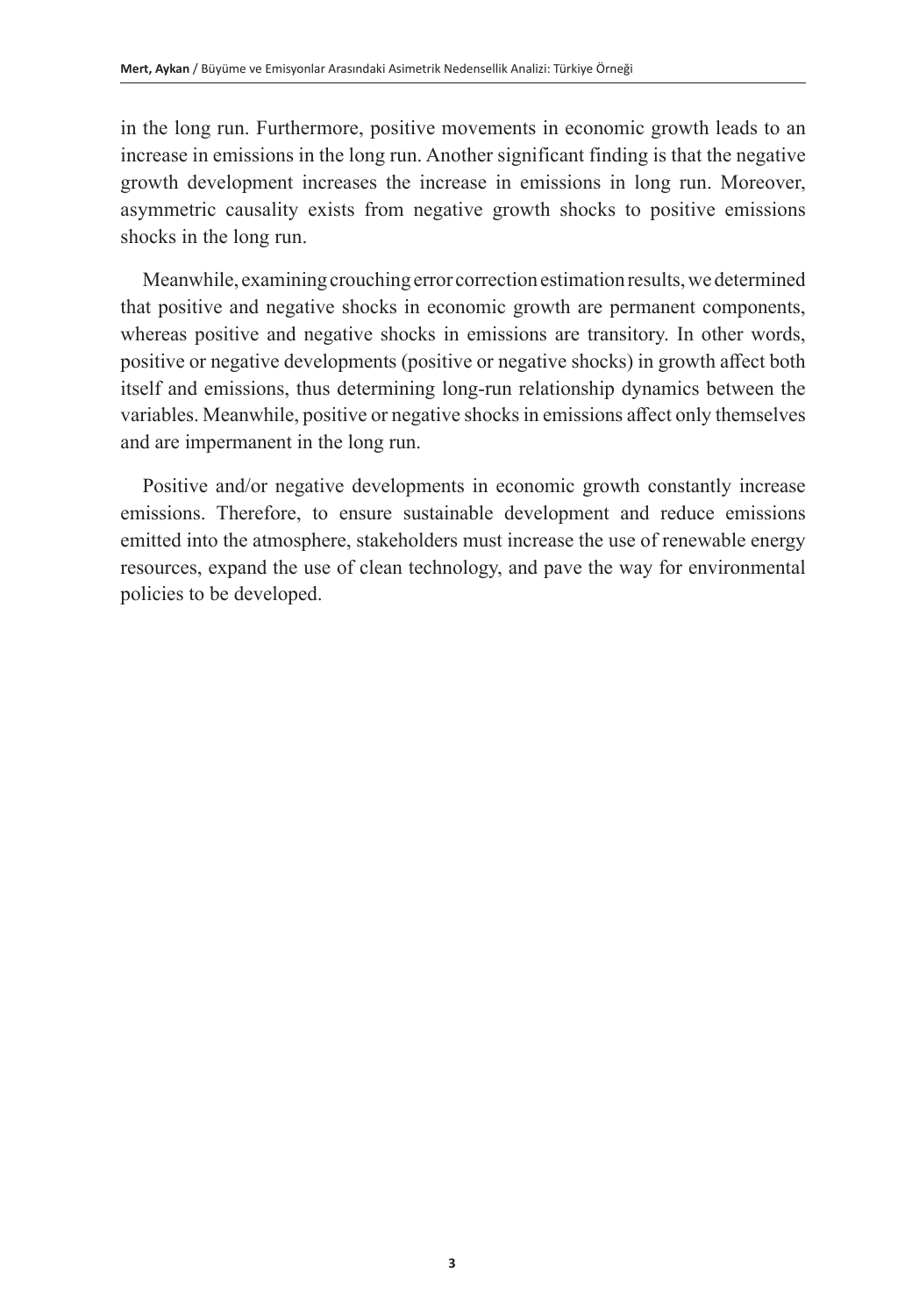## **Büyüme ve Emisyonlar Arasındaki Asimetrik Nedensellik Analizi: Türkiye Örneği**

Küresel ısınma başta olmak üzere, sanayi devriminden günümüze kadar geçen süreçte çevresel bozulmalar ve buna bağlı etkiler önemli ölçüde hissedilmektedir. Ekonomik faaliyetler sonucunda atmosfere salınan sera gazları arasında karbondioksit (CO2) oranının yüksek olması, yenilenebilir ve yenilenemez kaynakların tükenebilirliği, sorunun küresel olması ve bu bağlamda meydana gelebilecek krizler çerçevesinde karbon emisyonlarını azaltmaya yönelik hedefler önem kazanmıştır. Bu amaçla Kyoto Protokolü ve Paris İklim Anlaşması gibi küresel sözleşmeler düzenlenmiştir. Ekonomik büyüme ve çevre kirliliği arasındaki ilişkinin sorgulanmaya başlanmasıyla sürdürülebilir kalkınmayı sağlamak adına atılan adımlar arasında Kyoto Protokolü, sera gazı salımlarını 1990 seviyesinden %5,2 aşağıya çekmesi hedeflemiş şimdiye kadar imzalanan "en kapsamlı çevre işbirliği ve milletler arası bir belge" niteliğindedir (Aksu, 2011, s. 16-18). 2015 yılında imzalanan Paris İklim Anlaşması ile yerküre ısınmasının olabildiğince 1.5° seviyesinde tutulması, düşük karbonlu teknoloji ve kapasitelerin geliştirilmesi, her 5 yılda bir, daha fazla sera gazı emisyonunu azaltmaya yönelik sorumluluk alması hedeflenmiştir (Karakaya, 2016, s. 2-3). 2015 yılında Türkiye dahil olmak üzere 193 ülkenin katılımı ile 17 maddeden oluşan 2030 Sürdürülebilir Kalkınma Hedefleri imzalanmıştır. Bu hedefler arasında Hedef 13, "İklim değişikliği ve etkileri ile mücadele konusunda acilen harekete geçilmesi" şeklindedir (Peşkircioğlu, 2016).

Doğal kaynakların ekonomik büyüme sürecinde kullanımındaki artış, kullanım biçimi ve üretimle birlikte meydana gelen tüketim oranı, sınırlı miktarda bulunan doğal kaynakların tükenmesine sebep olmakta, dolayısıyla ekonomik büyüme sürecinin sürdürülebilirliği açısından önemli bir sorun teşkil etmektedir. Bununla birlikte sanayileşme ile başlayan kitlesel üretim ve kontrolsüz tüketim, ekonomik faaliyetlerin devam edebilmesi için gereken enerji ihtiyacını arttırmış ve enerji talebi büyük oranda fosil kaynaklı yakıtlarla giderilmiştir (Bozkurt ve Okumuş, 2015, s. 24). Fosil yakıtların kullanılması çevresel değişimlerin yaşanmasına, çevre kirliliğinin artmasına ve küresel ısınma gibi sorunların ortaya çıkmasına sebep olmuştur. Yenilenebilir ve yenilenemez kaynakların tükenebilirliği ve küresel anlamda meydana gelebilecek krizler çerçevesinde ekonomik büyüme ile çevre arasındaki ilişki sorgulanmaya başlanmıştır. Ülkelerin ekonomik büyüme hedeflerine ulaşmaya çalışırken çevreye verdikleri zarar ve bu zararın geleceğe etkisi hakkında tartışmalar başlamıştır. 21. yüzyılda da sanayileşme ve kentleşmeden dolayı sera gazı salımlarından kaynaklanan küresel ısınma, iklim değişikliği, hava kirliliği ve birçok çevre probleminin etkileri ciddi anlamda hissedilmektedir. Hatta bu etkiler, sağlık alanında önemli problemlere neden olmaktadır. Sancar ve Bostancı (2020), Covid-19 döneminde karbon emisyonları ile ilgili yaptıkları çalışmalarında, Çin başta olmak üzere sanayileşme oranı yüksek olan ülkelerde üretimin bir süre durdurulmasının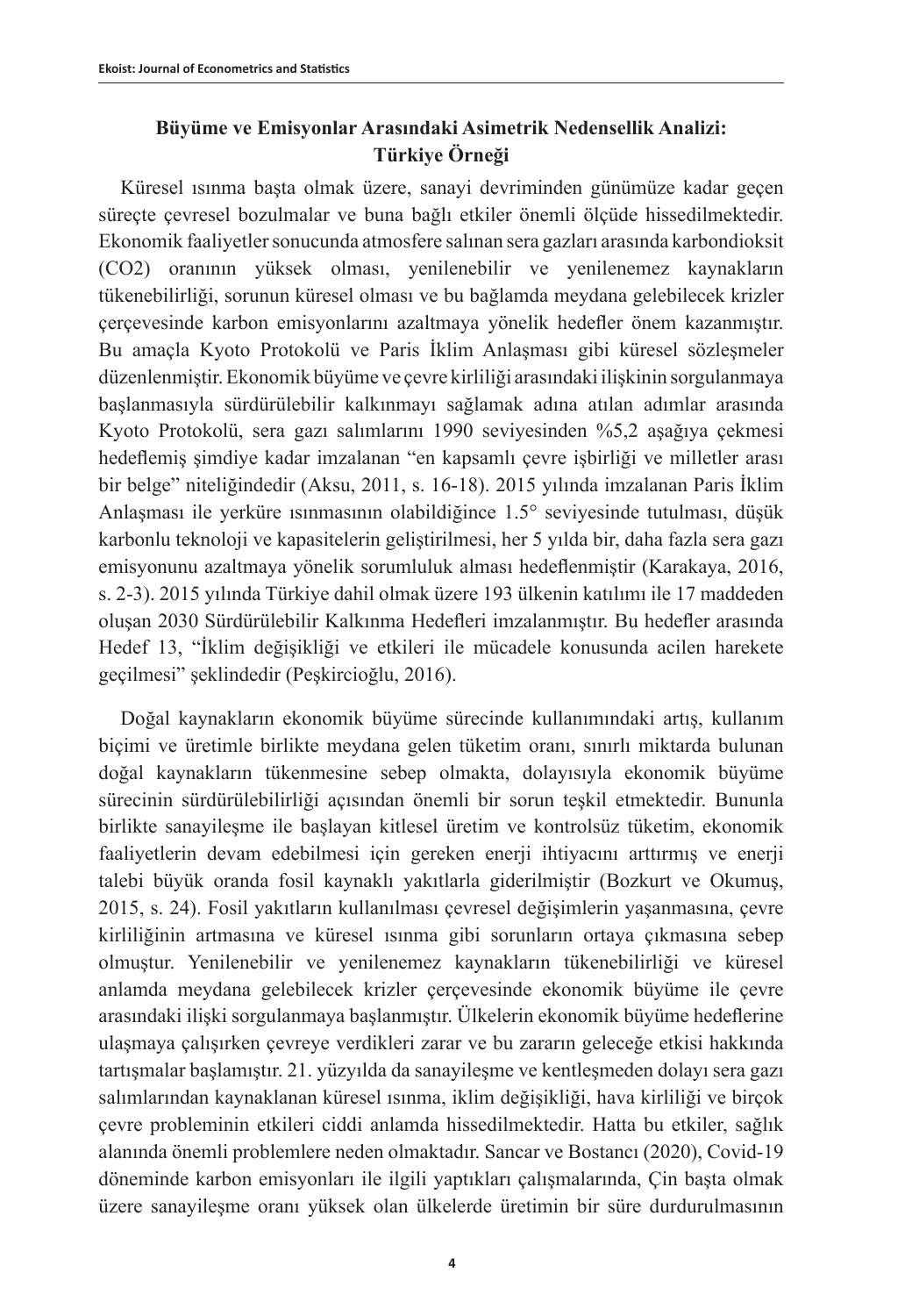enerji ve fosil kaynaklı yakıt tüketimini azalttığını, buna bağlı olarak karbon emisyonlarının düştüğü ve hava kalitesinin arttığına dair bulgulara rastlandığını ifade etmişlerdir. Pandemi sürecinde, çoğu ülkenin ekonomiyi gerekçe göstererek üretim sürecini durdurmamış olması, normalleşme sürecine çabuk dönmüş olması ve pandeminin etkileri ortadan kalktıktan sonra üretim faaliyetlerine eskisi gibi devam edecek olmalarının karbon emisyonları açısından başlangıçta edinilen bulguların kalıcı olmadığı şeklinde yorumlanmıştır. Bu bağlamda karbon emisyonunun azalabilmesi için ülkelerin iş birliği yaparak bu küresel soruna karşı birlikte mücadele edilmesi gerektiğini ifade etmişlerdir.

Karbon emisyonu ve ekonomik büyüme başta olmak üzere çevre sorunları ile ilgili literatürde pek çok çalışma olduğu görülmektedir. Bu çalışmaların büyük çoğunluğu Çevresel Kuznets Eğrisi (ÇKE) hipotezi ile sınanmaktadır. Ancak; Gill ve ark. (2018), çalışmalarında hipotezin geçerliliğinin değişkenlerin spesifikasyonuna, çalışmada kullanılan zaman periyodu ve modelin matematiksel formuna çok duyarlı olduğunu ifade etmişlerdir. Başka bir ifade ile ÇKE hipotezinde modele başka bir değişkenin eklenmesi ve/veya zaman boyutunun değiştirilmesi; hipotezin yapısını, sonucunu dolayısıyla da hipotezden elde edilecek dönüm noktasını değiştirebileceği söylenebilmektedir. Benzer şekilde; Müller-Fürstenberger ve Wagner (2007) ve Aslanidis (2009) ÇKE hipotezinin metodoloji ve tahmin yöntemlerini eleştirmişlerdir.

Bu çalışma literatürde bulunan çalışmalardan farklı olarak Türkiye'de ekonomik büyüme ve karbon emisyonu arasındaki ilişkiyi Gill ve ark. (2018), Müller-Fürstenberger ve Wagner (2007) ve Aslanidis (2009)'in ÇKE hipotezi ile ilgili eleştirileri de göz önünde bulundurularak ÇKE hipotezi ile sınamamıştır. Değişkenleri bir bütün olarak ele almak yerine; karbon emisyonu ve ekonomik büyüme arasındaki doğrusal olmayan ilişki; 1960-2018 dönemi yıllık veriler kullanılarak, kısa dönemde Hatemi-J nedensellik analizi, uzun dönemde ise; Granger ve Yoon (2002) saklı eşbütünleşme ve saklı hata düzeltme modeli ile incelenmiştir. Çalışmanın söz konusu değişkenler için bileşenler arasında göz ardı edilmemesi gereken ilişkilerin ortaya çıkarılması ve buna bağlı olarak sürdürülebilir bir kalkınma için gerekli önlemlerin alınması konusunda katkı sağlaması beklenmektedir. Bu çerçevede araştırmanın ikinci bölümünde literatür, üçüncü bölümde ekonometrik yöntem, dördüncü bölümde ampirik bulgular sunulmaktadır. Beşinci ve son bölümde ise, çalışmadan elde edilen sonuçlar yer almaktadır.

### **Literatür**

Bu çalışmada literatür taraması, karbon emisyonu ve ekonomik büyüme değişkenlerini dikkate alacak şekilde iki bölümde incelenmiştir. İlk bölümde, uluslararası kapsamda ve Türkiye'de Çevresel Kuznets Eğrisi hipotezinin geçerliliğini sınayan çalışmalar özetlenmiştir. İkinci bölümde ise, söz konusu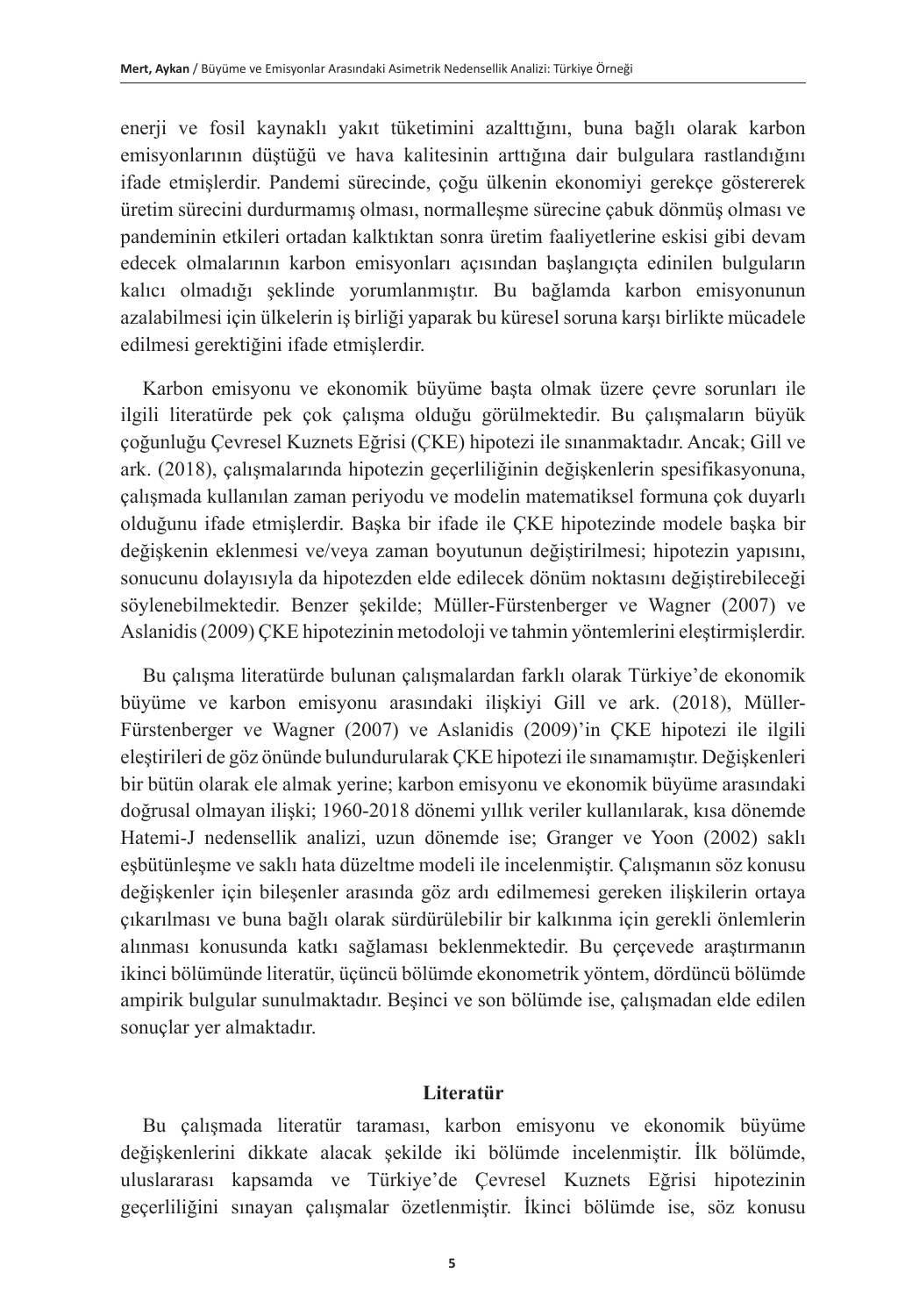değişkenler arasındaki ilişkiyi ve nedensellik yönlerini ifade eden bazı çalışmalara yer verilmiştir. İlk olarak, uluslararası literatürde çeşitli ülkeler için Çevresel Kuznets Eğrisi hipotezini sınayan bazı çalışmalar Tablo 1'de özetlenmiştir.

| Yazar                            | <b>Kapsam</b>                                        | Outstararası ineraturae çeşitti ülketer için Çevreset Kuznets Egrisi nipotezini sınayan çatışmalar<br>Değişkenler | Dönem                               | Yöntem                                                        | Sonuç                                                              |
|----------------------------------|------------------------------------------------------|-------------------------------------------------------------------------------------------------------------------|-------------------------------------|---------------------------------------------------------------|--------------------------------------------------------------------|
| Grossman ve<br>Krueger (1991)    | 42 ülke                                              | SO2, duman, PM, Kişi<br>başına gelir                                                                              | 1977-1988                           | GLS Tahmincisi                                                | Geçerli                                                            |
| Selden ve Song<br>(1994)         | 2 düşük<br>6 orta<br>22 yüksek<br>gelirli ülke       | SO2, NOx, SPM, CO2, Kişi<br>başına gelir                                                                          | 1973-1975<br>1979-1881<br>1982-1984 | Panel Veri<br>Analizi                                         | Geçerli                                                            |
| Arı ve Zeren<br>(2011)           | Akdeniz<br>Ülkeleri                                  | CO2 emisyonu, kişi başına<br>düşen gelir                                                                          | 2000-2015                           | Panel Veri<br>Analizi                                         | Geçersiz                                                           |
| Pao ve Tsai<br>(2011)            | Brezilya                                             | Ekonomik büyüme, enerji<br>tüketimi, CO2 emisyonu ve<br><b>DYY</b>                                                | 1980-2007                           | Johansen<br>Eşbütünleşme                                      | Geçerli                                                            |
| Tiwari ve ark.<br>(2013)         | Hindistan                                            | CO2 emisyonu, ekonomik<br>büyüme, ticari serbestleşme,<br>kömür tüketimi                                          | 1966-2011                           | ARDL, VECM,<br>Granger<br>Nedensellik                         | Geçerli                                                            |
| Mert ve Bölük<br>(2016)          | 12 Kyoto<br>Ülkesi                                   | Yenilenebilir enerji, CO2<br>emisyonu, ekonomik<br>büyüme, DYY                                                    | Dengesiz<br>panel                   | ARDL                                                          | Geçersiz                                                           |
| Shahbaz ve ark.<br>(2016)        | Next 11<br>Ülkeleri                                  | Kişi başına; CO2 emisyonu,<br>GSYH, enerji tüketimi                                                               | 1972-2013                           | Granger<br>Nedensellik,<br>Dinamik<br>Granger<br>Nedensellik  | Geçerli                                                            |
| Ahmad ve ark.<br>(2017)          | Hırvatistan                                          | CO2 emisyonu ve ekonomik<br>büyüme                                                                                | 1992-2011                           | ARDL, VECM,<br>Granger<br>Nedensellik                         | Geçerli                                                            |
| Cetin (2018)                     | 20 Gelişmiş<br>25 Yükselen<br>Ekonomi                | Kişi başına CO2, GSYH,<br>yenilenebilir enerji tüketimi                                                           | 1990-2011                           | Ortalama Grup<br>Tahmincisi<br>(PMG), Pedroni<br>Esbütünleşme | Gelişmiş<br>ülkelerde<br>geçerli                                   |
| Chen ve ark.<br>(2019)           | Çin                                                  | CO2 emisyonu, ekonomik<br>büyüme, yenilenebilir ve<br>yenilenemez enerji üretimi<br>ve dis ticaret                | 1980-2014                           | ARDL, VECM<br>Granger<br>Nedensellik                          | Geçerli                                                            |
| Lau ve ark.<br>(2019)            | 18 OECD<br>ülkesi                                    | CO2 emisyonu, Kişi başına<br>düşen gelir, NUC, NONR,<br>ΤО                                                        | 1995-2015                           | Panel<br>Esbütünleşme                                         | Geçerli                                                            |
| Manga ve<br>Gümüş Akar<br>(2019) | AB'deki<br>Akdeniz<br>ülkeleri ve<br>Türkiye         | Ekonomik büyüme, CO2<br>emisyonu, insani gelişme<br>endeksi                                                       | 1998-2014                           | Panel ARDL                                                    | Geçerli                                                            |
| Mert ve ark.<br>(2019)           | 26 Avrupa<br>Ülkesi                                  | CO2 emisyonu, GSYH,<br>Yenilenebilir ve yenilenemez<br>enerji tüketimi, DYY                                       | Dengesiz<br>Panel                   | Panel ARDL                                                    | Karma                                                              |
| Okumuş ve<br>Bozkurt (2020)      | Düşük, Alt<br>orta, Üst orta<br>ve Yüksek<br>gelirli | Enerji tüketimi, Kişi başı;<br>reel GSYH, kentleşme, ticari<br>serbestlesme, CO2 emisyonu                         | 1980-2013                           | Westerlund<br>$(2007)$ Panel<br>Esbütünleşme                  | Yüksek<br>orta ve<br>düşük<br>orta gelirli<br>ülkelerde<br>geçerli |

## Tablo 1

*Uluslararası literatürde çeşitli ülkeler için Çevresel Kuznets Eğrisi hipotezini sınayan çalışmalar*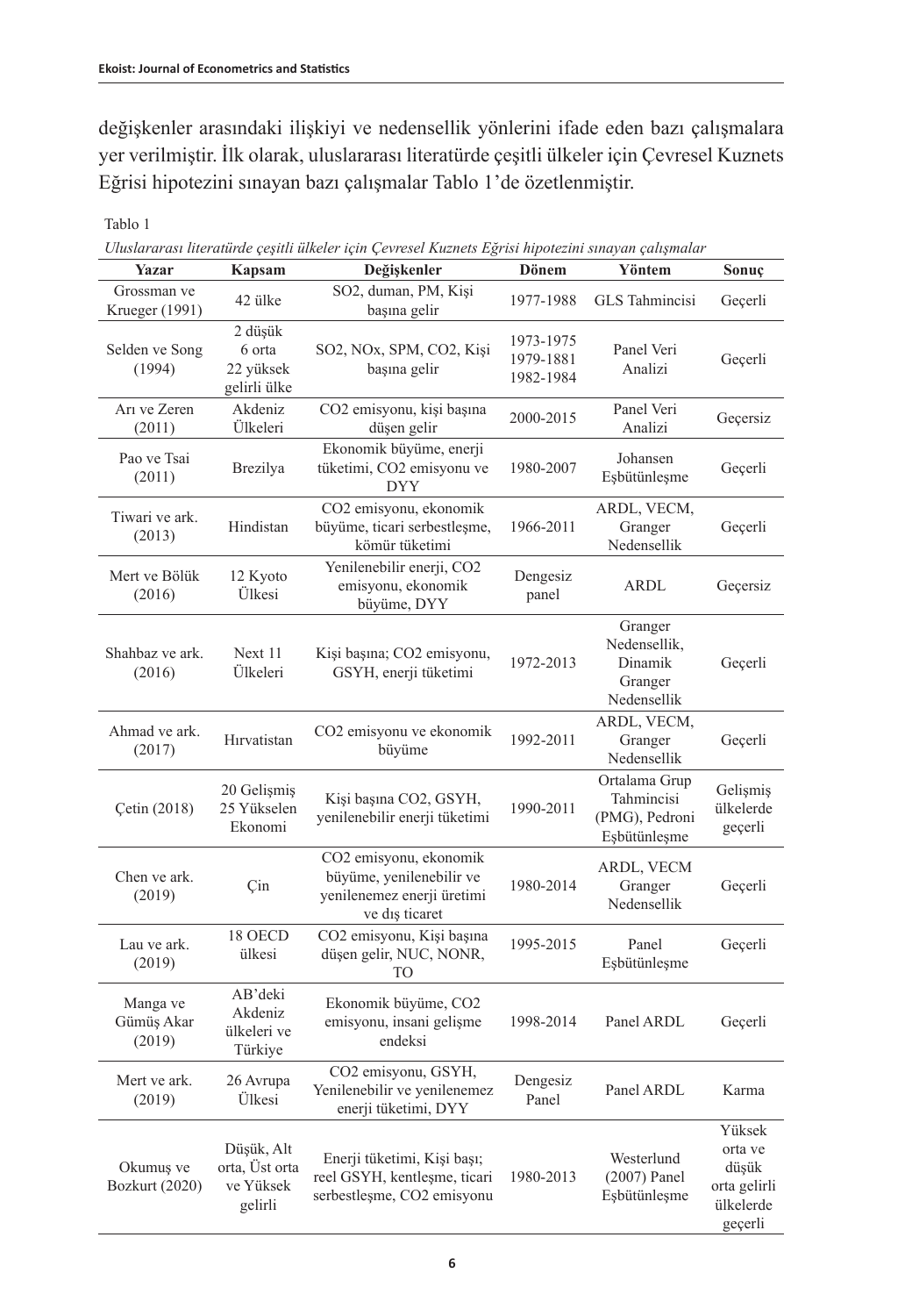Tablo 1'de ülke ekonomilerinin büyüklüğü, gelir eşitsizliği, ekonominin yapısı, ülkelere özgü faktörler, demografik özellikler gibi farklı unsurlar dikkate alınarak Çevresel Kuznets Eğrisi hipotezinin sınandığı çalışmalar özetlenmiştir. Hipotezin geçerliliği; çalışılan dönem, kullanılan yöntem ve değişkenlere göre farklılık göstermekte ve karma sonuçlar elde edilmektedir. Başlangıçta temel ekonometrik analizler kullanılırken, zamanla değişkenler arasındaki ilişkileri daha iyi inceleyebilmek ve daha doğru sonuçlar alabilmek için yapısal kırılmaları dikkate alan ve doğrusal olmayan analizler ile hipotezin sınandığı görülmüştür. Türkiye için Çevresel Kuznets Eğrisi hipotezinin sınandığı çalışmalar Tablo 2'de özetlenmiştir.

| Yazar                           | Kapsam              | Değişkenler                                                                                                                                      | Dönem     | Yöntem                                                       | Sonuç    |
|---------------------------------|---------------------|--------------------------------------------------------------------------------------------------------------------------------------------------|-----------|--------------------------------------------------------------|----------|
| Gürlek ve<br>Karaer (2004)      | Türkiye             | CO2, SO2, NO2, kişi<br>başına gelir                                                                                                              | 1975-2000 | OLS, Üstel<br>düzleştirme                                    | Geçerli  |
| Akyıldız<br>(2008)              | Türkiye'de<br>56 il | Hava kirliliği, gelir                                                                                                                            | 1990-2000 | Panel Veri Analizi                                           | Geçerli  |
| Halicioğlu<br>(2009)            | Türkiye             | Kişi başına; CO2, gelir,<br>enerji tüketimi, ticari<br>dışa açıklık                                                                              | 1960-2005 | Johansen-<br>Juselius, VECM,<br><b>ARDL</b> sinir testi      | Geçerli  |
| Öztürk ve<br>Acaravcı<br>(2010) | Türkiye             | Kişi başına; CO2, gelir,<br>enerji tüketimi, istihdam<br>oranı                                                                                   | 1968-2005 | <b>ARDL</b>                                                  | Geçersiz |
| Saatçi ve<br>Dumrul (2011)      | Türkiye             | CO2 emisyonu, GSYH                                                                                                                               | 1950-2007 | Kejriwal<br>yapısal kırılmalı<br>eşbütünleşme                | Geçerli  |
| Shahbaz ve<br>ark. (2013)       | Türkiye             | Kişi başına; CO2, gelir,<br>enerji yoğunluğu, KOF<br>küreselleşme endeksi                                                                        | 1970-2010 | Yapısal kırılmalı<br>Esbütünleşme,<br>Granger<br>Nedensellik | Geçerli  |
| Seker ve ark.<br>(2015)         | Türkiye             | Kişi başına; CO2, gelir,<br>enerji tüketimi, DYY                                                                                                 | 1974-2010 | ARDL, Hatemi-J<br>Esbütünleşme                               | Geçerli  |
| Bölük ve Mert<br>(2015)         | Türkiye             | Kişi başına; CO2,<br>yenilenebilir elektrik<br>enerjisi, gelir                                                                                   | 1961-2010 | ARDL                                                         | Geçerli  |
| Gözgör ve Can<br>(2016)         | Türkiye             | Kişi başına; CO2, gelir,<br>enerji tüketimi, ihracat<br>şekillendirme endeksi                                                                    | 1971-2010 | Maki<br>Esbütünlesme,<br>DOLS, VECM                          | Geçerli  |
| Çağlar ve Mert<br>(2017)        | Türkiye             | Kisi basına; CO2,<br>gelir, yenilenebilir<br>enerji kaynaklı elektrik<br>tüketimi                                                                | 1960-2013 | Yapısal kırılmalı<br>esbütünlesme,<br><b>DOLS</b>            | Geçerli  |
| Özcan ve ark.<br>(2018)         | Türkiye             | Kişi başına; gelir ve<br>karbon ayak izi                                                                                                         | 1961-2013 | Bootstrap<br>Rolling Window<br>Nedensellik                   | Geçersiz |
| Pata (2018)                     | Türkiye             | Kişi başına; gelir, CO2<br>emisyonu, finansal<br>gelisme, ihracat, ithalat,<br>kentleşme, sanayileşme,<br>alternatif enerji ve<br>kömür tüketimi | 1971-2014 | ARDL, Sınır testi                                            | Geçerli  |

Tablo 2<br>Täyline isin Ca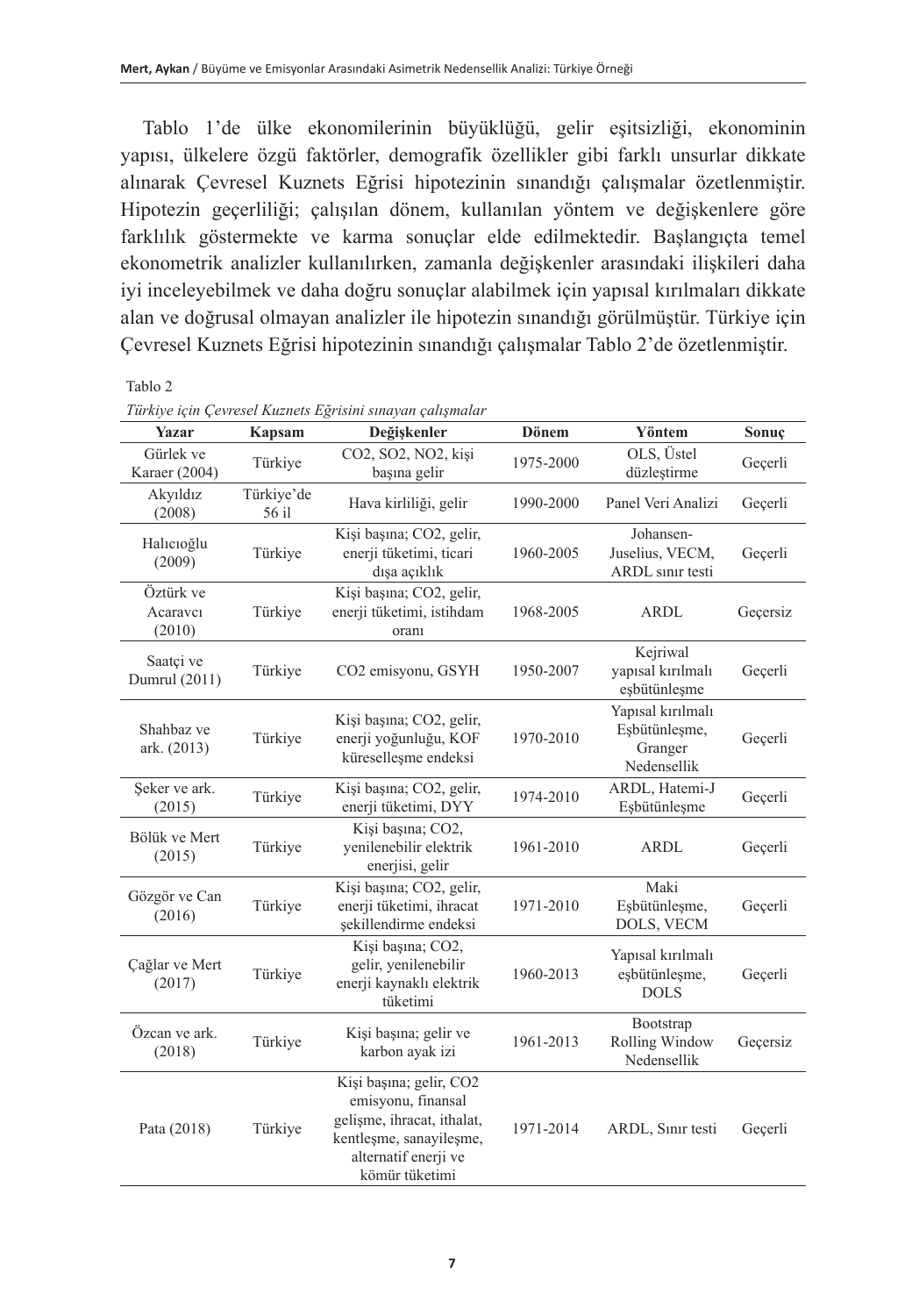| Destek (2018)            | Türkiye | Reel GSYH, enerji<br>yoğunluğu, ekolojik<br>ayak izi, kentleşme<br>düzeyi                                                                                            | 1990-2014 | Gregory-Hansen<br>eşbütünleşme,<br>ARDL sinir testi.<br><b>VECM</b> Granger<br>nedensellik | Gecerli  |
|--------------------------|---------|----------------------------------------------------------------------------------------------------------------------------------------------------------------------|-----------|--------------------------------------------------------------------------------------------|----------|
| Pata (2018)              | Türkiye | Kişi başına; GSYH,<br>yenilenebilir enerji<br>tüketimi, CO2<br>emisyonu, alternatif<br>enerji tüketimi,<br>hidroelektrik tüketimi.<br>kentleşme, finansal<br>gelisme | 1974-2014 | Gregory-Hansen,<br>Hatemi-J<br>ve ARDL<br>eşbütünleşme,<br>FMOLS, CCR                      | Gecerli  |
| Karasoy (2019)           | Türkiye | Kişi başına CO2 salımı,<br>finansal gelişme, gelir,<br>hidroelektrik enerjisi,<br>enerji ve yenilenemez<br>enerji tüketimi, ticari<br>acıklık oranı                  | 1965-2015 | NARDL                                                                                      | Geçersiz |
| Bulut (2020)             | Türkiye | Ekolojik ayak izi,<br>yenilenebilir enerji<br>tüketimi, GSYH,<br>sanayileşme, DYY                                                                                    | 1970-2016 | ARDL, DOLS                                                                                 | Gecerli  |
| Özdemir ve<br>Koç (2020) | Türkiye | Kişi başına; CO2<br>emisyonu, enerji<br>tüketimi, reel GSYH,<br>yenilenebilir enerji<br>kullanımı, ticari dışa<br>açıklık                                            | 1960-2017 | ARDL                                                                                       | Gecerli  |

Tablo 2 incelendiğinde, Türkiye için yapılan çalışmalarda, uluslararası literatürdeki ülkeler için yapılan çalışmalarda olduğu gibi kesin bir kanıya varılamamış ve karma sonuçlar elde edilmiş, karbon salımı ve ekonomik büyüme arasındaki ilişki incelenirken, daha doğru ampirik sonuçlar alabilmek için değişkenlerin yapısına uygun olarak yapısal kırılmayı ve doğrusal olmayan ilişkileri dikkate alan çalışmalar kullanılmıştır. Literatür taramasının son bölümünde, Çevresel Kuznets Eğrisi hipotezi dışında ekonomik büyüme ve çevre kirliliği arasındaki ilişkiyi karbon emisyonlarını dikkate alarak inceleyen bazı çalışmalar şu şekildedir: Tay Bayramoğlu ve Koç Yurtkur (2016), Türkiye için yaptıkları çalışmalarında, ekonomik büyüme ve karbon emisyonları arasındaki ilişkiyi doğrusal ve doğrusal olmayan eşbütünleşme yöntemleriyle incelemişlerdir. Çalışma sonunda, değişkenler arasında doğrusal ilişki bulunamazken, doğrusal olmayan bir eşbütünleşme ilişkisi olduğu görülmüştür. Benzer biçimde, Doğan ve Topallı (2016), karbon salımı, ekonomik büyüme ve enerji tüketimi arasındaki ilişkiyi incelemiş, doğrusal yöntemlerle karbon emisyonundan ekonomik büyümeye doğru tek yönlü bir ilişki olduğu, doğrusal olmayan yöntemlerle enerji tüketimi ve ekonomik büyüme ile enerji tüketimi ve karbon emisyonu arasında çift yönlü nedensellik ilişkisi olduğu sonucuna ulaşmışlardır. Acaravcı ve Erdoğan (2017), dünya sıralamasında yenilenebilir enerjinin üretimi konusunda ilk beşte yer alan ülkeler için kişi başına düşen milli gelir, karbon emisyonları ve yenilenebilir enerji arasındaki ilişkiyi incelemiş değişkenler arasında uzun dönemli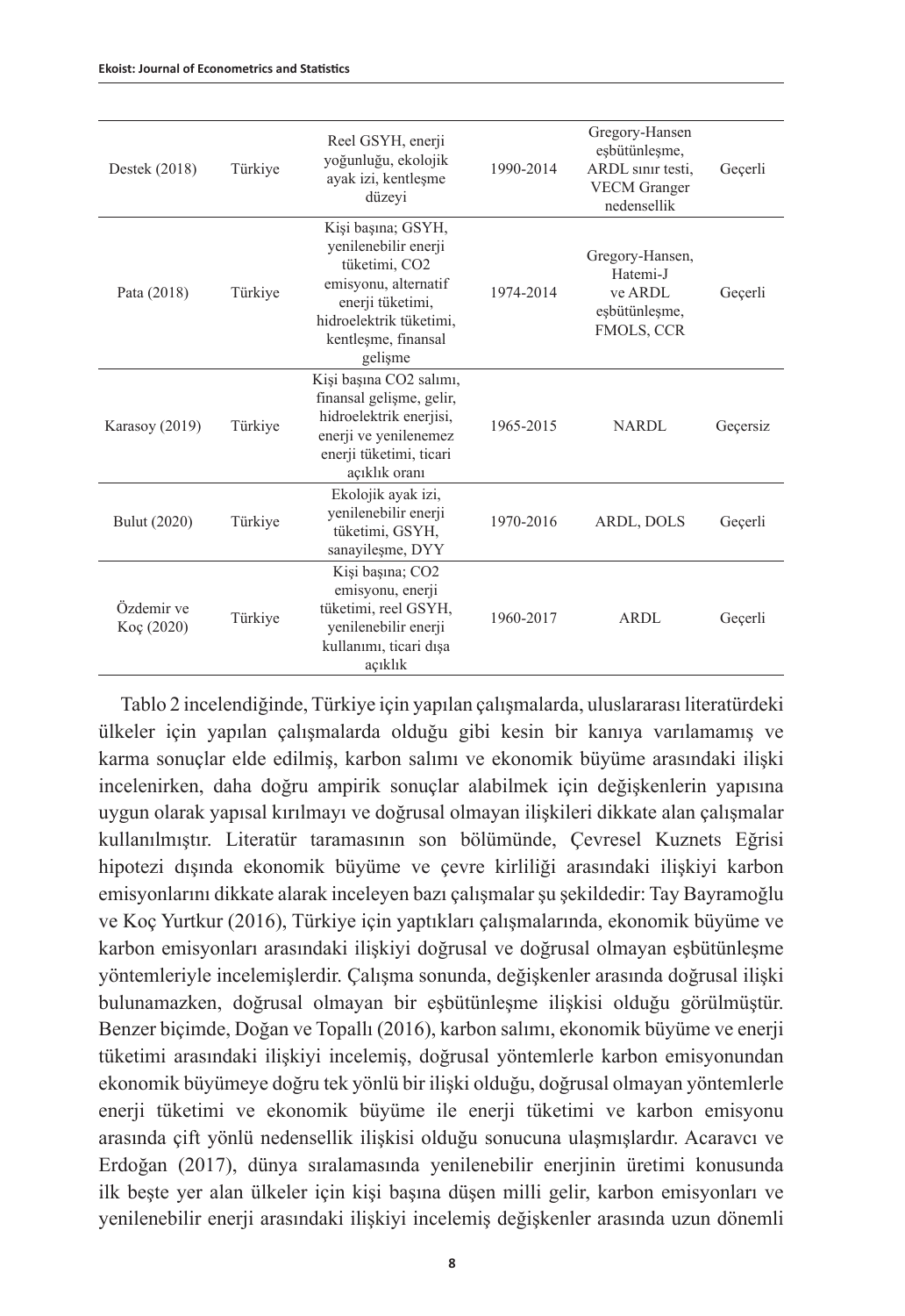bir ilişki ve kişi başına düşen gelir ile karbon emisyonu arasında pozitif yönlü bir ilişki olduğu sonucuna ulaşmışlardır. Mert ve Çağlar (2020), Türkiye için yapmış oldukları çalışmalarında, 1974-2018 dönemini kapsayan veriler yardımıyla, kirlilik cenneti ve kirlilik halesi hipotezini sınamak için yabancı yatırımlar ile emisyonlar arasındaki ilişkiyi saklı eşbütünleşme analizleri ile test etmişlerdir. Çalışma sonunda, kısa dönemde, doğrudan yabancı yatırımlar ile karbon emisyonunun pozitif şokları arasında, uzun dönemde ise, doğrudan yabancı yatırımların negatif ve pozitif şokları ile emisyonların pozitif şokları arasında asimetrik bir nedensellik ilişkisi olduğu sonucuna ulaşılmıştır. Emek ve Özçelebi (2021), Türkiye için yapmış oldukları çalışmalarında; karbon emisyonları, enerji tüketimi ve ekonomik büyüme arasındaki kısa ve uzun dönemli ilişkiyi incelemiş, Toda-Yamamoto testinin sonucuna göre GSYH'dan karbon emisyonuna doğru tek yönlü bir ilişki bulunurken, Hatemi-J asimetrik nedensellik testi sonuçlarına göre nedensellik ilişkisi olmadığı görülmüştür. Ayrıca uzun dönemde ekonomik büyümedeki artışların düşük miktarda karbon emisyonunu azalttığı ve ÇKE hipotezinin geçerli olmadığı sonucuna ulaşmışlardır.

Bu çalışmada, ilgili literatürde de görüldüğü gibi büyüme-emisyon ilişkisinin ÇKE ile incelenmesi sonucu ulaşılan karmaşıklığa karşı, farklı olarak, değişkenlerin pozitif ve negatif birikimli şoklarından hareketle söz konusu ilişki asimetrik olarak ele alınacaktır.

### **Ekonometrik Yöntem**

Bu çalışmada değişkenler arasındaki kısa dönem asimetrik nedensellik ilişkisi Hatemi-J (2012) asimetrik nedensellik testi, uzun dönem asimetrik nedensellik analizi ise Granger ve Yoon (2002) saklı eşbütünleşme yaklaşımı ile incelenmiştir.

Pozitif ve negatif şokların ayrı ayrı analiz edilmesini temel alan ilk çalışma Granger ve Yoon (2002) tarafından geliştirilen saklı eşbütünleşme çalışmasıdır. Daha sonra bu çalışma nedensellik analizine uyarlanmıştır. İki değişken arasındaki nedensellik ilişkisini incelemek amacıyla kurulan modeller Eşitlik 1 ve 2'deki gibidir:

$$
Y_{1t} = Y_{1t-1} + \varepsilon_{1t} = Y_{1,0} + \sum_{i=1}^{t} \varepsilon_{1i} \quad t = 1,2,...,T
$$
\n(1)

$$
Y_{2t} = Y_{2t-1} + \varepsilon_{2t} = Y_{2,0} + \sum_{i=1}^{t} \varepsilon_{2i} \quad t = 1,2,...,T
$$
\n(2)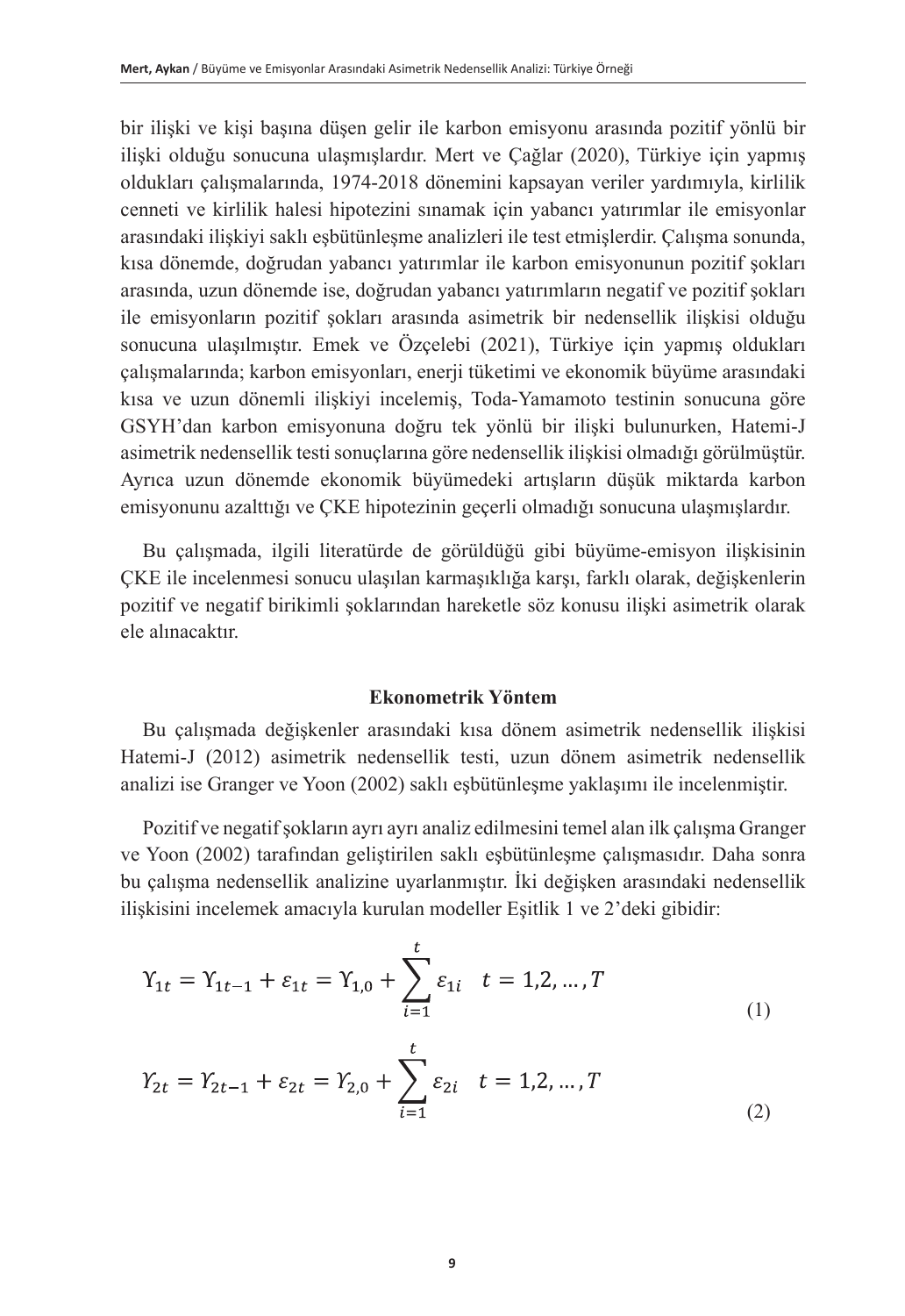Denklemlere ait pozitif ve negatif şoklar aşağıdaki gibi gösterilir:

$$
\varepsilon_{i1}^+ = \max(\varepsilon_{1i}, 0)_{\text{ve}} \varepsilon_{i2}^+ = \max(\varepsilon_{2i}, 0)_{\text{ve}} \varepsilon_{\text{pozitif}} \varepsilon_{\text{solar},}
$$

 $\varepsilon_{i1}$  = min $(\varepsilon_{1i}, 0)$  ve  $\varepsilon_{i2}$  = min  $(\varepsilon_{1i}, 0)$  negatif sokları ifade etmektedir.

Ayrıca soklar,  $\varepsilon_{1i} = \varepsilon_{i1}^+ + \varepsilon_{i1}^-$  ve  $\varepsilon_{2i} = \varepsilon_{i2}^+ + \varepsilon_{i2}^-$  seklinde ifade edilebilir. Buna göre Eşitlik 3 ve 4'teki denklemleri şokları yerine yazarak ifade etmek mümkündür:

$$
Y_{1t} = Y_{1t-1} + \varepsilon_{1t} = Y_{1,0} + \sum_{i=1}^{t} \varepsilon_{1i}^{+} + \sum_{i=1}^{t} \varepsilon_{1i}^{-} \tag{3}
$$

$$
Y_{2t} = Y_{2t-1} + \varepsilon_{2t} = Y_{2,0} + \sum_{i=1}^{t} \varepsilon_{2i}^{+} + \sum_{i=1}^{t} \varepsilon_{2i}^{-} \tag{4}
$$

Değişkenlere ait şoklar birikimli olarak şöyle gösterilecektir:

$$
Y_{1t}^{+} = \sum_{i=1}^{t} \varepsilon_{1i}^{+} \qquad Y_{1t}^{-} = \sum_{i=1}^{t} \varepsilon_{1i}^{-} \qquad Y_{2t}^{+} = \sum_{i=1}^{t} \varepsilon_{2i}^{+} \qquad Y_{2t}^{-} = \sum_{i=1}^{t} \varepsilon_{2i}^{-} \tag{5}
$$

Elde edilen pozitif ve negatif şoklar arasındaki ilişki "p gecikmeli" vektör otoregresif model VAR(p) kullanılarak analiz edilmektedir. Yokluk hipotezi nedenselliğin olmadığını ifade ederken, alternatif hipotez ise bir nedensellik ilişkisinin var olduğuna dair kurulmaktadır (Mert ve Çağlar, 2019, s. 351).

Granger Yoon (2002) saklı eşbütünleşme analizi Engle Granger (1987) eşbütünleşme testi temelli bir analizdir. Dolayısıyla bu testte Engle Granger eşbütünleşme analizinde olduğu gibi tekil bir ilişki elde edilmektedir. *X<sup>t</sup>* ve *Y<sup>t</sup>* rassal yürüyüş sürecindeki iki değişken, Eşitlik 6 ve 7'deki gibi gösterilsin:

$$
X_t = X_{t-1} + \varepsilon_t = X_0 + \sum_{i=1}^t \varepsilon_i
$$
\n
$$
(6)
$$

$$
Y_t = Y_{t-1} + \eta_t = Y_0 + \sum_{i=1}^{\infty} \eta_i
$$
\n(7)

Değişkenler arasındaki saklı eşbütünleşmeyi incelemek için pozitif ve negatif şokları aşağıdaki gibi ayrıştırılır: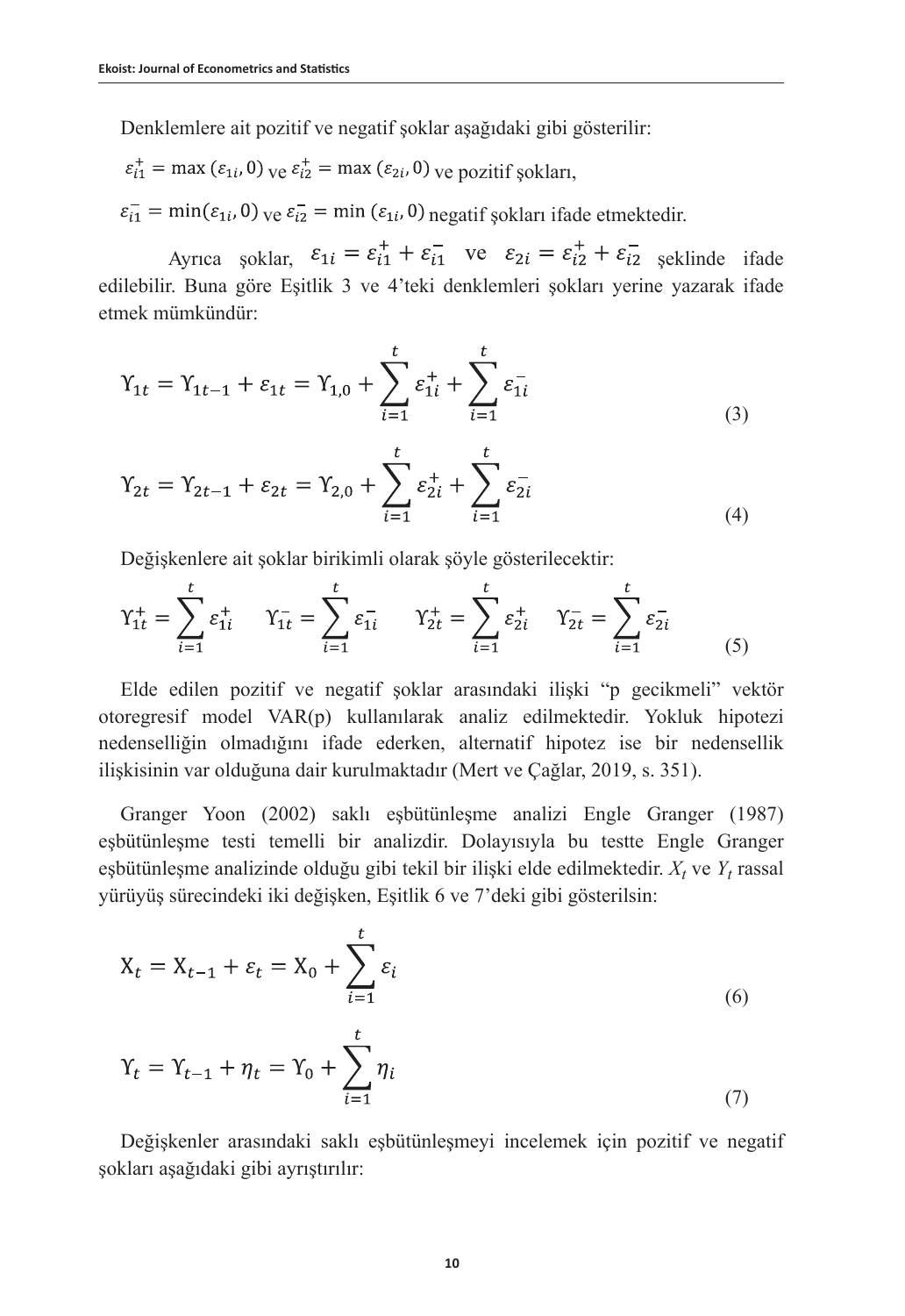$$
\varepsilon_i^- = \min(\varepsilon_i, d) \quad \text{ve} \quad \varepsilon_i^+ = \max(\varepsilon_i, d) \tag{8}
$$

$$
\eta_i^- = \min(\eta_i, d) \quad \text{ve} \quad \eta_i^+ = \max(\eta_i, d) \tag{9}
$$

Eşitlik 8'de *X<sup>t</sup>* , 9'da ise *Y<sup>t</sup>* değişkenine ait pozitif ve negatif şoklar görülmektedir. Burada *d* eşik değerini ifade etmektedir. Genellikle sıfır olduğu varsayılır. Hata terimleri  $\varepsilon_i = \varepsilon_i^- + \varepsilon_i^+ + d$  ve  $\eta_i = \eta_i^- + \eta_i^+ + d$  șeklinde tanımlanabilir (Mert ve Çağlar, 2019, s. 300). Ayrıştırılan pozitif ve negatif şoklar rassal yürüyüş sürecindeki yerlerine konduğunda  $X_t$  ve  $Y_t$  değişkenleri aşağıdaki gibi olacaktır:

$$
X_{t} = X_{t-1} + \varepsilon_{t} = X_{0} + \sum_{i=1}^{t} \varepsilon_{i}^{-} + \sum_{i=1}^{t} \varepsilon_{i}^{+}
$$
\n(10)

$$
Y_t = Y_{t-1} + \eta_t = Y_0 + \sum_{i=1}^t \eta_i^- + \sum_{i=1}^t \eta_i^+ \tag{11}
$$

 $X_0$  ile  $Y_0$  bir sabit olduğu varsayılır ve  $X_t$  ve  $Y_t$  denklemleri Eşitlik 12'deki gibi yeniden düzenlenir:

$$
X_t^+ = \sum_{i=1}^t \varepsilon_i^+, \quad X_t^- = \sum_{i=1}^t \varepsilon_i^- \quad \text{ve} \quad Y_t^+ = \sum_{i=1}^t \eta_i^+, \quad Y_t^- = \sum_{i=1}^t \eta_i^-
$$
  

$$
\Delta X_t^+ = \varepsilon_i^+, \Delta X_t^- = \varepsilon_i^- \text{ve } \Delta Y_t^+ = \eta_i^+, \Delta Y_t^- = \eta_i^- \text{olarak gösterilmektedir.}
$$
 (12)

Buradan elde edilen şoklar saklı eşbütünleşme analizinin ilk aşamasını oluşturmaktadır (Mert ve Çağlar, 2019: 300). Pozitif ve negatif bileşenlerine ayrılmış bu serilere Engle Granger (1987) eşbütünleşme analizinin uygulanmasıyla Granger Yoon (2002) saklı eşbütünleşme analizi yapılmış olmaktadır.

Granger ve Yoon (2002) çalışmalarında serilerin bileşenleri arasında bir eşbütünleşme ilişkisi bulunması durumunda saklı hata düzeltme (Crouching Error Correction Model, CECM) modelini önermişlerdir. Pozitif bileşenler arasında bir eşbütünleşme ilişkisi olduğunda hata düzeltme modeli Eşitlik 13 ve 14'teki gibi olacaktır:

$$
\Delta Y_t = \psi_0 + \psi_1 \varepsilon_{t-1} + \sum_{i=1}^k \psi_{xi} \, \Delta X_{t-i}^+ + \sum_{i=1}^p \psi_{yj} \, \Delta Y_{t-j}^+ + v_t \tag{13}
$$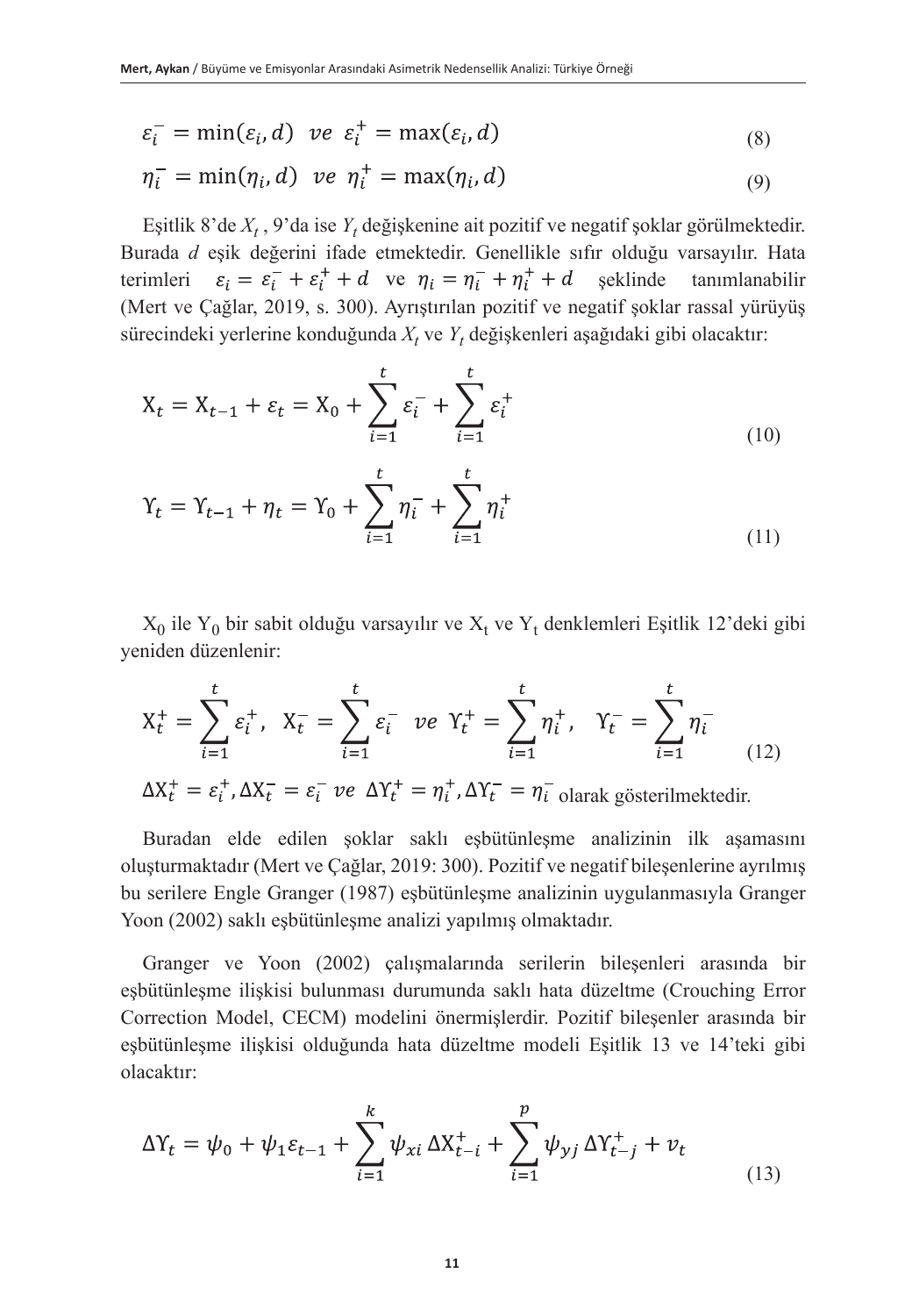$$
\Delta X_t = \gamma_0 + \gamma_1 \varepsilon_{t-1} + \sum_{i=1}^k \gamma_{xi} \, \Delta X_{t-i}^+ + \sum_{i=1}^p \gamma_{yj} \, \Delta Y_{t-j}^+ + v_t \tag{14}
$$

Eşitlik 13 ve 14'te hata düzeltme terimi uzun dönem denkleminden elde edilen kalıntıların bir gecikmeli halidir.  $(\epsilon_{t-1})$  Dolayısıyla  $\psi_1$  ve  $\gamma_1$  hata düzeltme katsayılarını ifade etmektedir (Mert ve Çağlar, 2019, s. 301).

Gonzalo ve Granger (1995) yaptıkları çalışmalarında, hata düzeltme modeli denklemlerinde anlamsız hata düzeltme katsayıları olması durumunda, bu denklemlerdeki bağımlı değişkenleri kalıcı bileşenler olarak tanımlamışlardır. Kalıcı bileşenlerde meydana gelen bir şokun uzun dönemde kendisini ve diğer değişkenleri etkilediği söylenebilir. Anlamlı hata düzeltme katsayısının bulunduğu denklemin bağımlı değişkenleri ise geçici değişkenler olup, bu değişkenlerde meydana gelen şokların uzun dönem dengesini belirlemeyen geçici etkilere sahip olduğu ifade edilmektedir (Granger ve Yoon, 2002; Honarvar, 2009).

## **Veri Seti ve Ampirik Bulgular**

Çalışmada kişi başına ekonomik büyümeyi ifade etmek amacıyla kişi başına GSYİH, (GDP per capita (constant 2015 US\$)), kişi başına karbon emisyonu için (CO2 emissions (metric tons per capita)) değişkenleri doğal logaritmaları alınarak incelenmiştir. Veriler 1960-2018 dönemi için Dünya Bankası (The World Bank)'ndan alınmıştır.

Analizin ilk bölümünde değişkenlerin durağanlık durumları, sıradan birim kök testlerinden ADF, yapısal kırılmalı birim kök testlerinden Zivot ve Andrews (1992) tek kırılmalı birim kök testi ile analiz edilmiştir. Test sonuçları Tablo 3 ve Tablo 4'teki gibidir:

| Kişi Başına Karbon Emisyonu ve Ekonomik Büyüme için ADF birim kök analizi |                     |                                |  |
|---------------------------------------------------------------------------|---------------------|--------------------------------|--|
| <b>Seriler</b>                                                            | Sabit Terimli Model | Sabit Terimli ve Trendli Model |  |
| CO <sub>2</sub>                                                           | $t = -2.827127$     | $t = -2.863292$                |  |
| GDP                                                                       | $t = 0.312909$      | $t = -2.079556$                |  |
| ACO2                                                                      | $t = -7.762405*$    | $t = -8.534879*$               |  |
| AGDP                                                                      | $t = -7.599046*$    | $t = -7.543195*$               |  |

Tablo 3

\* Tüm yanılma düzeylerinde temel hipotezin reddedildiğini gösterir.

Tablo 3 incelendiğinde değişkenlerin düzey değerlerinde hem sabit terimli hem de sabitli trendli modelde "Seri birim kök içerir" şeklinde kurulan temel hipotez reddedilemeyecektir. Dolayısıyla seriler durağan değildir. Ancak değişkenlerin birinci farkları alındığında, yokluk hipotezinin reddedildiği yani serilerin *I(1)* olduğu görülmektedir.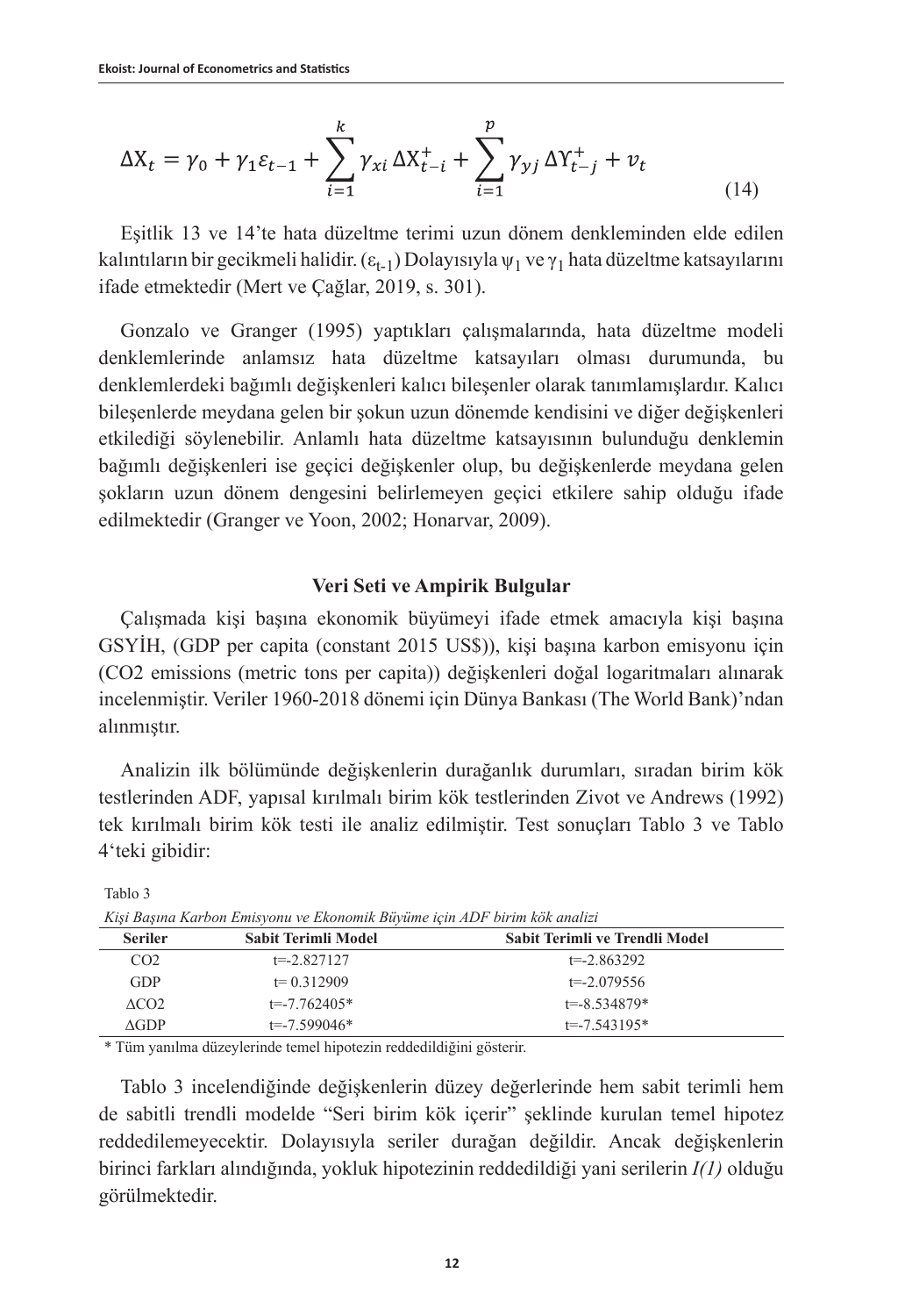|           | ZA(1992)        |           |
|-----------|-----------------|-----------|
| Model C   | CO <sub>2</sub> | GDP       |
| $1_{B1}$  | 1978            | 1999      |
| Test Ist. | $-4.494264$     | -3.878388 |

*Kişi Başına Karbon Emisyonu ve Ekonomik Büyüme için kırılma analizi*

Tablo 4

Tablo 6

Kritik değerler, sırasıyla .01, .05 ve .10 yanılma düzeyi için -5.57,-5.08,-4.82'dir.

Tablo 4 incelendiğinde, karbon emisyonu değişkeni için 1978 yılında, ekonomik büyüme değişkeni için 1999 yılında hem düzeyde hem trendde bir kırılma olduğu görülmektedir. Ancak tüm yanılma düzeylerinde temel hipotez reddedilememiştir. Seriler durağan değildir. Dolayısıyla kırılmalar anlamsızdır.

Değişkenler arasındaki kısa dönem asimetrik ilişki Hatemi-J (2012) asimetrik nedensellik analizi ile incelenmiştir. Değişkenlere ait nedensellik ilişkileri Tablo 5 ve Tablo 6'daki gibidir:

Tablo 5 *Kişi Başına Ekonomik Büyümeden Karbon Emisyonuna doğru nedensellik analizi*

| <b>Yokluk Hipotezi</b> | Test Değeri | Bootstrap Kritik Değerler |       |       |
|------------------------|-------------|---------------------------|-------|-------|
|                        |             | .01<br>.05                |       | .10   |
| $GDP^+\neq > CO^2+$    | 2.957       | 8.362                     | 4.438 | 3.029 |
| $GDP \neq CO2$         | 0.109       | 15.421                    | 5.629 | 3.238 |
| $GDP^* \neq >CO2^-$    | 0.293       | 7.203                     | 4.237 | 3.061 |
| $GDP \neq CO2^+$       | 2.612       | 7.309                     | 4.228 | 3.037 |
|                        |             |                           |       |       |

≠ > notasyonu "nedensellik yoktur" şeklinde kurulan temel hipotezi gösterir.

AIC bilgi kriteri kullanılarak VAR Modeline göre en uygun gecikme 1 olarak belirlenmiştir.

Tablo 5'te Ekonomik büyümenin tüm şoklarından karbon emisyonunun tüm şoklarına doğru nedensellik ilişkisi incelenmiş ve nedenselliğin olmadığını ifade eden yokluk hipotezi reddedilememiştir. Başka bir ifade ile kısa dönemde ekonomik büyümeden karbon emisyonuna doğru bir nedensellik ilişkisinin olmadığı görülmüştür. Bu sonuçlar Emek ve Özçelebi (2021) çalışmasının sonuçları ile tutarlılık göstermektedir.

*Kişi Başına Karbon Emisyonundan Ekonomik Büyümeye doğru nedensellik analizi*

|                        |             | Bootstrap Kritik Değerler |       |       |
|------------------------|-------------|---------------------------|-------|-------|
| <b>Yokluk Hipotezi</b> | Test Değeri | .01<br>.05                |       | .10   |
| $CO2^+\neq\geq GDP^+$  | 0.652       | 8.323                     | 4.510 | 3.102 |
| $CO2 \neq ODP$         | 591.149*    | 27.358                    | 6.292 | 2.733 |
| $CO2^+\neq$ >GDP       | 0.008       | 9.780                     | 4.765 | 3.061 |
| $CO2 \neq O2P^+$       | 2.307       | 8.306                     | 4.273 | 2.902 |

≠ > notasyonu "nedensellik yoktur" şeklinde kurulan temel hipotezi gösterir.

AIC bilgi kriteri kullanılarak VAR Modeline göre en uygun gecikme 1 olarak belirlenmiştir.

\*Tüm yanılma düzeylerinde temel hipotezin reddedildiğini gösterir.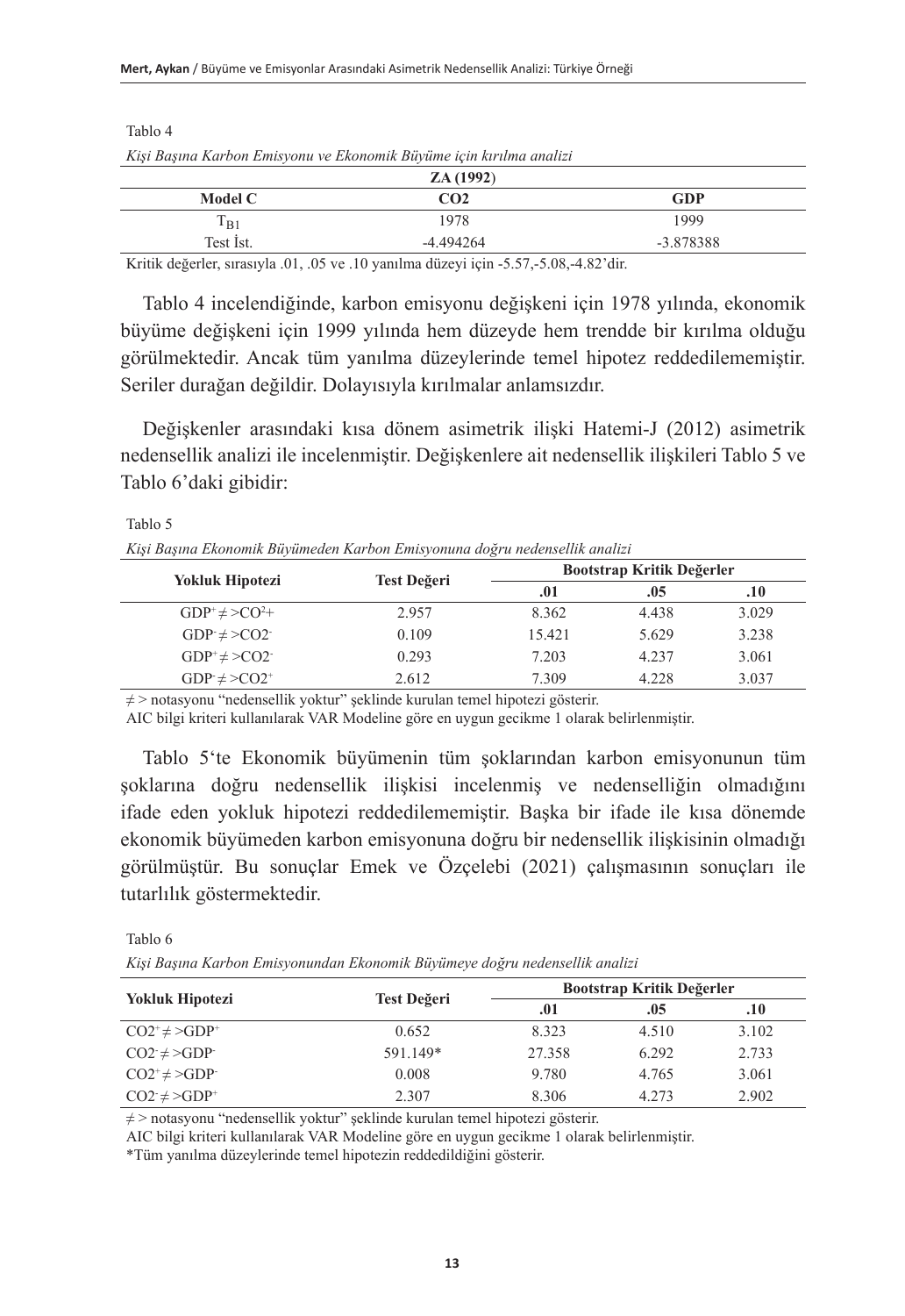Tablo 7

Tablo 8

Tablo 6'da karbon emisyonunun tüm şoklarından ekonomik büyümenin tüm şoklarına doğru nedensellik ilişkisi incelenmiş, karbon emisyonunun negatif şoklarından ekonomik büyümenin negatif şoklarına doğru bir nedensellik ilişkisi olduğu görülmüştür. Başka bir ifadeyle, kısa dönemde karbon emisyonlarındaki azalışlar, ekonomik büyümedeki azalışın bir nedeni olmaktadır. Bu sonuç kısa dönemde ekonomik büyümedeki olumsuzlukların bir nedeni olarak emisyonlardaki azalımları göstermesi bakımından ilginç bir sonuçtur. Türkiye'de büyümenin kısa dönemde fosil kaynaklı yakıtlara bağlı olduğu anlaşılmaktadır.

Değişkenlerin pozitif ve negatif bileşenleri arasında saklı ilişkiyi analiz edebilmek için ilk olarak değişkenlerin pozitif ve negatif bileşenlerinin aynı dereceden tümleşik olması gerekmektedir. Karbon emisyonu ve ekonomik büyüme değişkenlerine ait bileşenlerin ADF birim kök testi sonuçları Tablo 7'deki gibidir:

| Kişi Başına Karbon Emisyonu ve Ekonomik Büyüme bileşenlerinin ADF birim kök sonuçları |                            |                                |  |  |
|---------------------------------------------------------------------------------------|----------------------------|--------------------------------|--|--|
| <b>Seriler</b>                                                                        | <b>Sabit Terimli Model</b> | Sabit Terimli ve Trendli Model |  |  |
| $CO2^+$                                                                               | $t = -3.205763$            | $t = -3.847204$                |  |  |
| CO2                                                                                   | $t = 0.266838$             | $t = -2.993342$                |  |  |
| $GDP+$                                                                                | $t = 0.972048$             | $t = -1.198967$                |  |  |
| GDP                                                                                   | $t = 0.188377$             | $t = -2.431806$                |  |  |
| $\Lambda$ CO2 <sup>+</sup>                                                            | $t = -8.565750*$           | $t = -9.128218*$               |  |  |
| $\triangle CO2^-$                                                                     | $t = -7.025205*$           | $t = -7.035830*$               |  |  |
| $AGDP^+$                                                                              | $t = -7.286422*$           | $t = -7.382685*$               |  |  |
| AGDP                                                                                  | $t = -7.574265*$           | $t = -7.594936*$               |  |  |

*Kişi Başına Karbon Emisyonu ve Ekonomik Büyüme bileşenlerinin ADF birim kök sonuçları*

\*.01 yanılma düzeyinde temel hipotezin reddedildiğini gösterir.

Tablo 7'de karbon emisyonu ve ekonomik büyüme değişkenlerinin bileşenleri düzey değerlerinde durağan değilken, .01 anlamlılık düzeyinde birinci farkları alındığında durağan olduğu görülmektedir. Bileşenler *I(1)* olduğu için saklı eşbütünleşme analizi yapılabilir. Granger ve Yoon (2002) saklı eşbütünleşme analizi sonuçları Tablo 8'deki gibidir.

| Granger Yoon (2002) test sonuçları (Bağımlı değişken CO2) |                   |                           |                            |  |  |
|-----------------------------------------------------------|-------------------|---------------------------|----------------------------|--|--|
| Bağımlı Değişken                                          | Bağımsız Değişken | tau-istatistiği           | z-istatistiği              |  |  |
| $CO2^+$                                                   | $GDP+$            | $-4.636539**$<br>(0.0290) | $-31.24762**$<br>(0.0269)  |  |  |
| CO2                                                       | $GDP+$            | $-3.301133$<br>(0.3511)   | $-19.83871$<br>(0.2748)    |  |  |
| $CO2^+$                                                   | GDP               | $-4.781758**$<br>(0.0205) | $-26.29868***$<br>(0.0826) |  |  |
| CO2                                                       | GDP               | $-3.299284$<br>(0.3520)   | $-18.42015$<br>(0.3421)    |  |  |

*Granger Yoon (2002) test sonuçları (Bağımlı değişken CO2)*

\*\*,\*\*\* sırasıyla, .05 ve.10 yanılma düzeyinde "eşbütünleşme yoktur" şeklinde kurulan temel hipotezin reddini gösterir.

Karesel trend modeli kullanılmıştır.

Parantez içerisinde olasılık değerleri verilmiştir.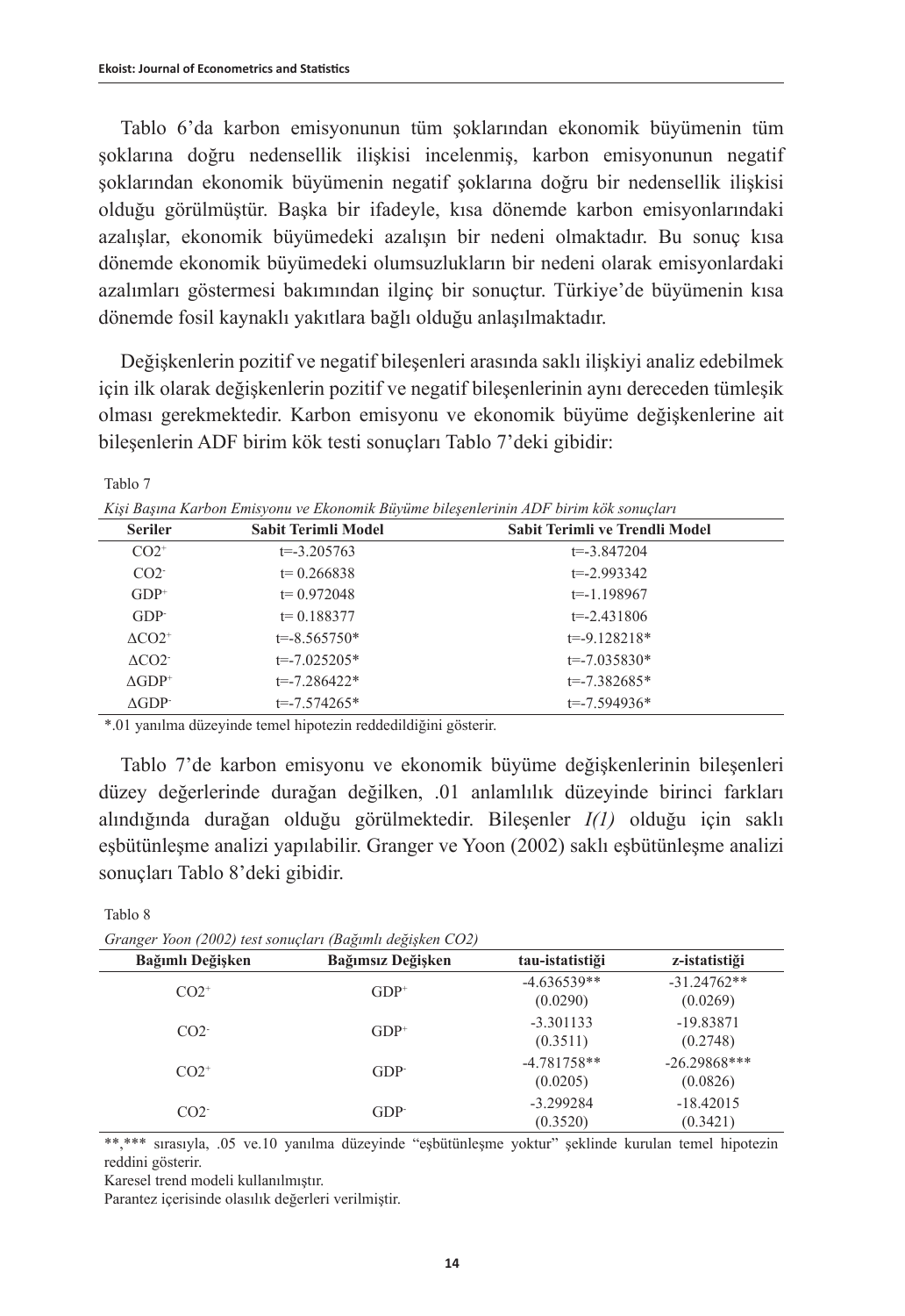Tablo 8'de karbon emisyonunun bağımlı değişken olduğu saklı eşbütünleşme sonuçları verilmiştir. Tablo incelendiğinde karbon emisyonu ve ekonomik büyümenin birikimli pozitif şokları arasında ve karbon emisyonunun birikimli pozitif şokları ile ekonomik büyümenin birikimli negatif şokları arasında uzun dönemli bir denge ilişkisinin olduğu görülmektedir.

Saklı hata düzeltme modeli tahmini için maksimum gecikme 4 alınmış ve denklemlerdeki anlamlı katsayılar adımsal regresyon analizi ile belirlenmiştir. Bu bağlamda ilk olarak karbon emisyonu ve ekonomik büyümenin birikimli pozitif bileşenleri arasındaki ilişkinin uzun dönem ve saklı hata düzeltme modeli tahminleri Tablo 9'daki gibidir:

Tablo 9

| Granger Yoon (2002) Uzun dönem ve hata düzeltme modeli tahminleri (CO2+, GDP+)                                                                                                                                                                                                           |  |
|------------------------------------------------------------------------------------------------------------------------------------------------------------------------------------------------------------------------------------------------------------------------------------------|--|
| Uzun dönem tahmini                                                                                                                                                                                                                                                                       |  |
| $CO2^+$ = 0.056746+0.038861t-0.000544 t <sup>2</sup> +1.039746 GDP <sup>+</sup> <sub>t</sub>                                                                                                                                                                                             |  |
| $(0.0291)$ $(0.0000)$ $(0.0006)$ $(0.0000)$                                                                                                                                                                                                                                              |  |
| Saklı hata düzeltme modeli (CECM) tahminleri                                                                                                                                                                                                                                             |  |
| $\Delta CO2_{t}^{+} = 0.026718 - 0.339004 \epsilon_{t-1} + 0.292747 \Delta CO2_{t-1}^{+} + 0.330326 \Delta CO2_{t-4}^{+} - 0.326569 \Delta GDP_{t-4}^{+}$                                                                                                                                |  |
| $(0.0123)$ $(0.0091)$ $(0.0470)$<br>(0.0058)<br>(0.0694)                                                                                                                                                                                                                                 |  |
| $\Delta$ GDP <sup>+</sup> $= 0.042727 - 0.200641 \Delta CO2$ <sup>+</sup> <sub>1-2</sub> +0.219738 $\Delta$ CO2 <sup>+</sup> <sub>1-4</sub> -0.292749 $\Delta$ GDP <sup>+</sup> <sub>1-4</sub>                                                                                           |  |
| (0.0000)<br>(0.0145)<br>(0.0345)<br>(0.0419)                                                                                                                                                                                                                                             |  |
| $\mathbf{D}$ . The set of a set of a state $\mathbf{D}$ and $\mathbf{D}$ and $\mathbf{D}$ and $\mathbf{D}$ and $\mathbf{D}$ and $\mathbf{D}$ and $\mathbf{D}$ and $\mathbf{D}$ and $\mathbf{D}$ and $\mathbf{D}$ and $\mathbf{D}$ and $\mathbf{D}$ and $\mathbf{D}$ and $\mathbf{D}$ and |  |

Parantez içerisinde P-değerleri verilmiştir.

Tablo 9'da EKK yöntemi ile tahmin edilen karesel uzun dönem denkleminde katsayılar istatistiksel olarak anlamlıdır. Bu sonuçlara göre uzun dönemde ekonomik büyümede meydana gelecek %1'lik pozitif şok (ya da olumlu gelişme), karbon emisyonundaki artışları %1.039746 arttırmaktadır. Karbon emisyonunun bağımlı değişken olduğu saklı hata düzeltme denkleminde, hata düzeltme katsayısının negatif ve anlamlı olması değişkenlerin uzun dönem dengesine ulaşacağını göstermektedir. Ekonomik büyümenin bağımlı değişken olduğu denklemde, hata düzeltme katsayısı istatistiksel olarak anlamsız olduğundan GDP<sup>+</sup> kalıcı bileşen olurken, CO2<sup>+</sup> geçici bileşen olacaktır. Ekonomik büyümenin pozitif bileşenleri (GDP+1), karbon emisyonunun pozitif bileşenlerinin (CO2<sup>+</sup> t ), uzun dönem asimetrik nedenidir. Başka bir ifadeyle ekonomik büyümede yaşanacak olumlu gelişmeler uzun dönemde karbon emisyonunda yaşanacak artışların nedenidir. Karbon emisyonunun birikimli pozitif bileşenleri ile ekonomik büyümenin birikimli negatif bileşenleri arasındaki ilişkinin uzun dönem ve saklı hata düzeltme modeli tahminleri Tablo 10'daki gibidir: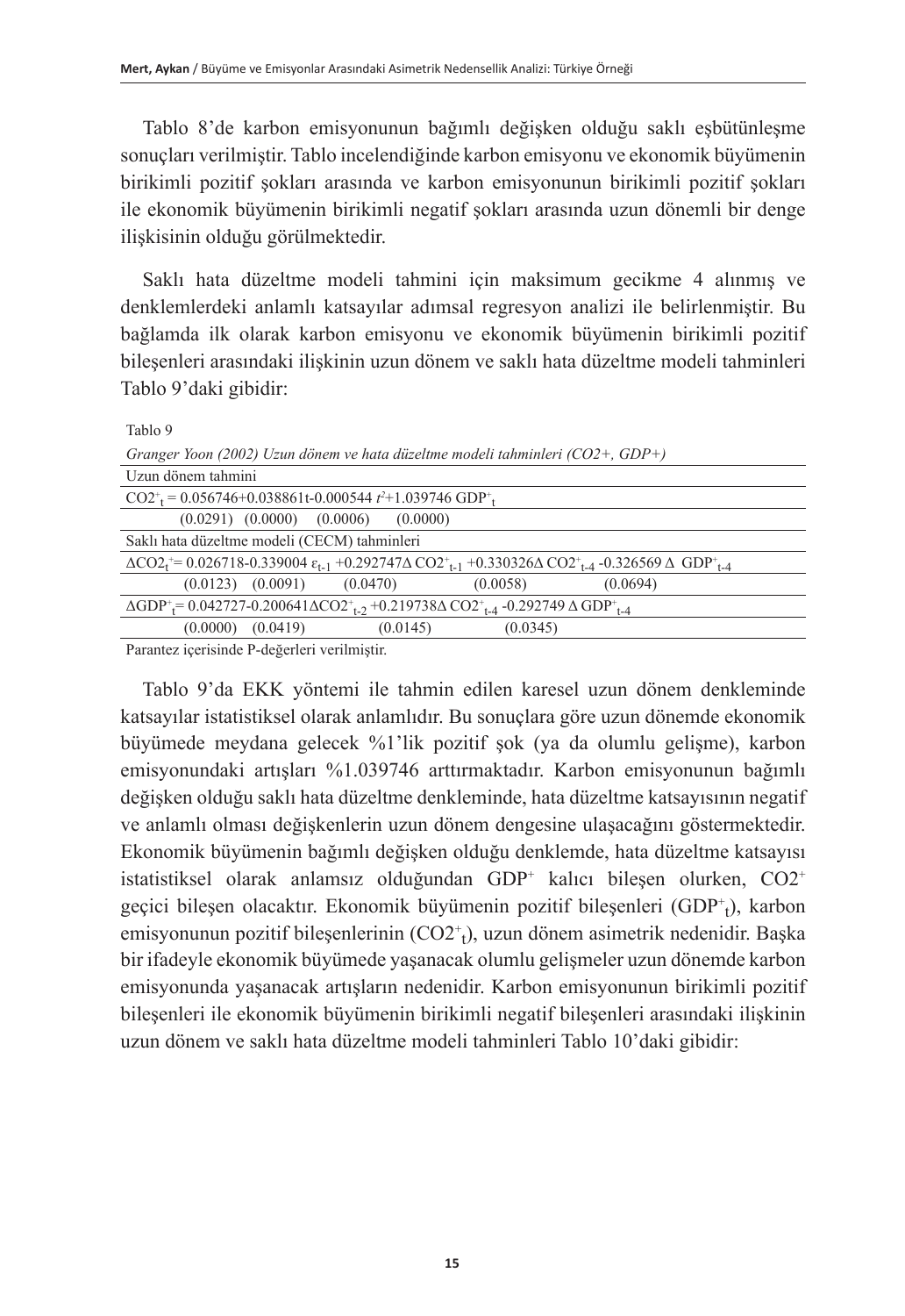Tablo 10

|  | Granger Yoon (2002) Uzun dönem ve hata düzeltme modeli tahminleri (CO2+, GDP-) |  |
|--|--------------------------------------------------------------------------------|--|
|  |                                                                                |  |

| Uzun dönem tahmini                                                                                                       |  |
|--------------------------------------------------------------------------------------------------------------------------|--|
| $CO2_{t}^{+}=0.102985+0.062475t-0.000213 t^{2}+1.127616 GDP_{t}$                                                         |  |
| $(0.0000)$ $(0.0000)$ $(0.0000)$<br>(0.0029)                                                                             |  |
| Saklı hata düzeltme modeli (CECM) tahminleri                                                                             |  |
| $\Delta CO2_{t}^{+}=0.019567-0.319581\epsilon_{t-1}^{+}$ 0.263426 $\Delta CO2_{t-1}^{+}$ 0.268136 $\Delta CO2_{t-4}^{+}$ |  |
| $(0.0503)$ $(0.0155)$<br>(0.0778)<br>(0.0207)                                                                            |  |
| $\triangle$ GDP <sub>t</sub> =-0.006331                                                                                  |  |
| (0.0081)                                                                                                                 |  |

Parantez içerisinde P-değerleri verilmiştir.

Tablo 10'da karesel uzun dönem denkleminde katsayılar istatistiksel olarak anlamlıdır ve sonuçlara göre uzun dönemde ekonomik büyümedeki meydana gelecek %1'lik negatif şok (ya da olumsuz gelişme), karbon emisyonundaki artışları %1.127616 arttırmaktadır. Karbon emisyonunun pozitif bileşenlerinin bağımlı değişken olduğu saklı hata düzeltme denkleminde hata düzeltme katsayısının negatif ve anlamlı olması değişkenlerin uzun dönem dengesine ulaşacağını gösterir. Ekonomik büyümenin bağımlı değişken olduğu denklemde ise, hata düzeltme katsayısı istatistiksel olarak anlamsız olduğundan GDP- kalıcı bileşen olurken, CO2<sup>+</sup> geçici bileşen olacaktır. Ekonomik büyümenin negatif bileşenleri (GDP·<sub>t</sub>), karbon emisyonunun pozitif bileşenlerinin (CO2<sup>+</sup> t ), uzun dönem asimetrik nedenidir. Başka bir ifadeyle ekonomik büyümede yaşanacak olumsuz gelişmeler uzun dönemde karbon emisyonunda yaşanacak artışların nedenidir.

### **Sonuç**

Bu çalışmada Türkiye'de 1960-2018 dönemine ait verileri kullanarak, karbon emisyonu ve ekonomik büyüme arasındaki kısa ve uzun dönemli asimetrik nedensellik ilişkisi incelenmiştir. İlk olarak, değişkenlerin durağanlık durumları sıradan birim kök testlerinden ADF, yapısal kırılmalı birim kök testlerinden Zivot ve Andrews (1992) tek kırılmalı birim kök testi ile analiz edilmiştir. ADF birim kök testi sonuçlarına göre her iki değişkenin de birinci farkları alındığında durağan olduğu, Zivot ve Andrews (1992) tek kırılmalı birim kök testine göre bulunan kırılmaların anlamsız olduğu sonucuna ulaşılmıştır. Değişkenler arasındaki kısa dönemli asimetrik ilişki, Hatemi-J (2012) kısa dönem asimetrik nedensellik testiyle incelenmiş ve karbon emisyonlarında meydana gelen azalışların, ekonomik büyümedeki azalışların nedeni olduğu sonucuna ulaşılmıştır. Uzun dönemli asimetrik ilişki Granger ve Yoon (2002) saklı eşbütünleşme ve saklı hata düzeltme modeli ile incelenmiştir. CO2=f(GDP) denkleminden hareketle ilişkiler incelenmiş olup, değişkenlerin pozitif bileşenleri ve karbon emisyonunun pozitif bileşeni ile ekonomik büyümenin negatif bileşeni arasında bir uzun dönem denge ilişkisi olduğu, ekonomik büyümedeki olumlu gelişmeler ile birlikte olumsuz gelişmelerin de karbon emisyonlarındaki artışın nedeni olduğu sonucuna ulaşılmıştır. Saklı hata düzeltme modeli denklemleri incelendiğinde, ekonomik büyüme değişkeni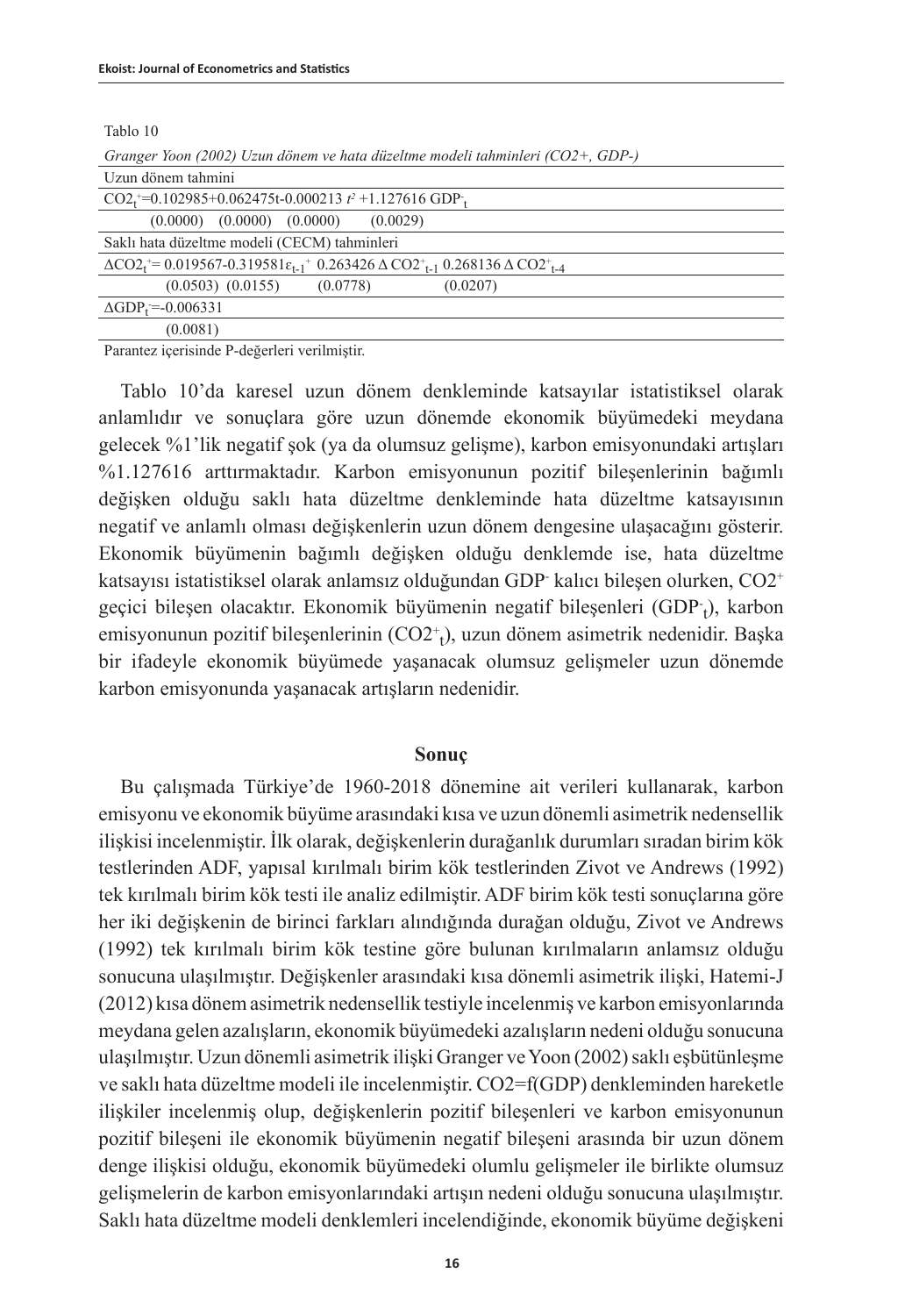kalıcı bileşen olurken karbon emisyonu geçici bileşen olmaktadır. Başka bir ifade ile, ekonomik büyümenin pozitif ve negatif şokları yani ekonomide meydana gelen olumlu gelişmeler veya daralmalar uzun dönem dengesini belirleyen faktörler olarak karşımıza çıkmaktadır. Çalışma karbon emisyonu ve ekonomik büyümenin pozitif ve negatif bileşenleri arasında göz ardı edilmemesi gereken ilişkileri ortaya çıkarmaktadır. Türkiye'de bu konu ile ilgili yapılan çalışmalara ek olarak; ekonomik büyümedeki olumlu gelişmelerle birlikte, ekonomideki daralmaların da karbon emisyonundaki artışı arttırdığı sonucuna ulaşılması ve daha önce bir bütün olarak ele alınan "saklı" ilişkilerin ortaya çıkarılması açısından önemlidir.

Çalışmanın giriş ve literatür kısmında da belirtildiği üzere konu ile ilgili yapılmış çalışmalar çoğunlukla ÇKE hipotezi temelli ya da emisyon-büyüme ilişkisinin simetrik ele alındığı çalışmalar olduğundan, mevcut çalışmanın çıktılarının doğrudan literatürün sunduğu çıktılarla karşılaştırılması mümkün görünmemektedir. Sadece; bulunan sonuçların, Emek ve Özçelebi (2021)'nin emisyon-büyüme ilişkisi ile ilgili kısa dönem asimetrik nedensellik sonuçlarıyla paralellik gösterdiği görülmektedir. Emisyon ve büyüme değişkenlerinin pozitif ve negatif şoklarının hem kısa hem uzun dönem olmak üzere analizlere dahil edilmesi, mevcut çalışmayı literatürde var olan çalışmalardan ayıran önemli bir farkı olmakla beraber çalışmanın ilgili yazına bu açıdan önemli bir katkısı da bulunmaktadır.

Çalışmanın sonuçlarına göre ekonomik büyümedeki olumlu ve/veya olumsuz gelişmelerin sürekli olarak karbon emisyonlarındaki artışı artırıyor olması; büyüme hedeflerine ulaşmaya çalışan Türkiye'nin sürdürülebilir kalkınmayı sağlayabilmek için Hedef 13 kapsamında atmosfere salınan karbon emisyonu miktarını düşürmesi önem kazanmaktadır. Ekonomik büyüme faaliyetlerinde çevre kirliliğine fırsat vermeyecek önlemlerin alınması, yenilenebilir enerji kaynakları kullanımının arttırılması, temiz teknoloji kullanımının yaygınlaştırılması ve bu konuda geliştirilecek çevresel politikaların 2030 yılı hedefleri doğrultusunda planlanması önemli olmaktadır.

**Hakem Değerlendirmesi:** Dış bağımsız.

**Çıkar Çatışması:** Yazar çıkar çatışması bildirmemiştir.

**Finansal Destek:** Yazar bu çalışma için finansal destek almadığını beyan etmiştir.

**Yazar Katkısı:** Çalışma Konsepti/Tasarımı: H.A., M.M.; Veri Toplama: H.A., M.M.; Veri Analizi /Yorumlama: H.A., M.M.; Yazı Taslağı: H.A., M.M.; İçeriğin Eleştirel İncelemesi: H.A., M.M.; Son Onay ve Sorumluluk: H.A., M.M.

**Peer-review:** Externally peer-reviewed.

**Conflict of Interest:** The author has no conflict of interest to declare.

**Grant Support:** The author declared that this study has received no financial support.

**Author Contributions:** Conception/Design of study: H.A., M.M.; Data Acquisition: H.A., M.M.; Data Analysis/Interpretation: H.A., M.M.; Drafting Manuscript: H.A., M.M.; Critical Revision of Manuscript: H.A., M.M.; Final Approval and Accountability: H.A., M.M.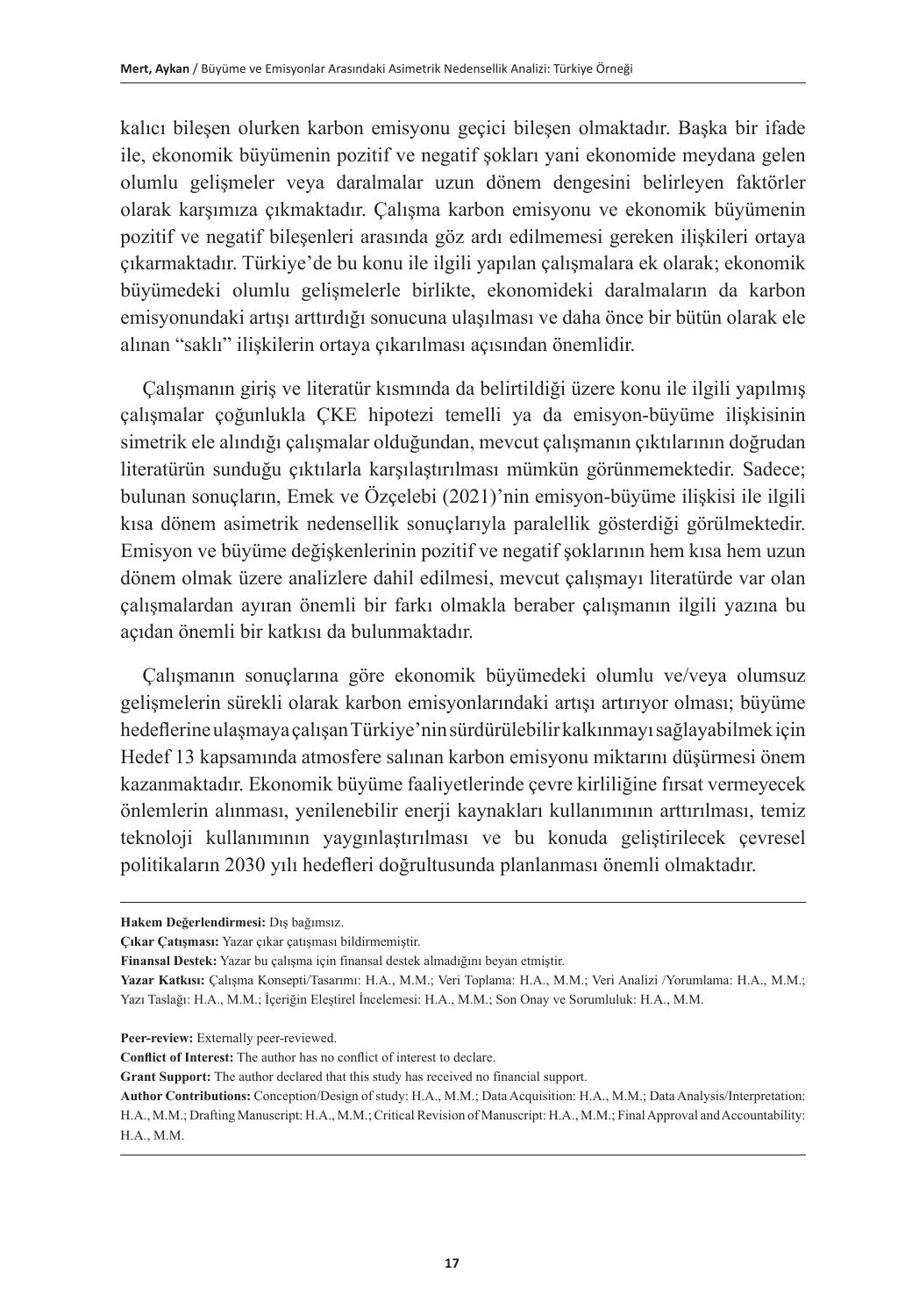## **Kaynakça/References**

- Acaravcı, A., & Erdoğan, S. (2017). yenilenebilir enerji, çevre ve ekonomik büyüme ilişkisi: seçilmiş ülkeler için ampirik bir analiz. *Eskişehir Osmangazi Üniversitesi İİBF Dergisi, 13*(1), 53-64.
- Ahmad, N., Du, L., Lu, J., Wang, J., Li, H.-Z., & Hashmi, M. Z. (2017, March). Modelling the CO2 emissions and economic growth in Croatia: Is there any environmental Kuznets curve? *Energy, 123*, 164-172. https://doi:10.1016/j.energy.2016.12.106
- Aksu, C. (2011). Sürdürülebilir kalkınma ve çevre. *Güney Ege Kalkınma Ajansı*, 1-33.
- Akyıldız, B. (2008). *Çevresel Etkinlik Analizi: Kuznets Eğrisi Yaklaşımı.* (Yüksek Lisans Tezi). Dokuz Eylül Üniversitesi Sosyal Bilimler Enstitüsü, İzmir.
- Arı, A., & Zeren, F. (2011). CO2 Emisyonu ve Ekonomik Byüme: Panel Veri Analizi. *Yönetim Ve Ekonomi, 18*(2), 38-47.
- Aslanidis, N. (2009, January). Environmental Kuznets Curves for Carbon Emissions: A Critical Survey. *FEEM Working Paper No. 75.2009*, 1-38.
- Bozkurt, C., & Okumuş, İ. (2015). Türkiye'de ekonomik büyüme, enerji tüketimi, ticari serbestleşme ve nüfus yoğunluğunun CO2 emisyonu üzerindeki etkileri: Yapısal kırılmalı eşbütünleşme analizi. *Mustafa Kemal Üniversitesi Sosyal Bilimler Enstitüsü Dergisi, 12*(32), 23-35.
- Bölük, G., & Mert, M. (2015, December). The renewable energy, growth and environmental Kuznets curve in Turkey: An ARDL approach. *Renewable and Sustainable Energy Reviews, 52*, 587-595. https://doi:10.1016/j.rser.2015.07.138
- Bulut, Ü. (2020). Environmental sustainability in Turkey: an environmental Kuznets curve estimation for ecological footprint. *International Journal of Sustainable Development & World Ecology, 28*(3), 227-237. https://doi.org/10.1080/13504509.2020.1793425
- Chen, Y., Wang, Z., & Zhong, Z. (2019, February). CO2 emissions, economic growth, renewable and non-renewable energy production and foreign trade in China. *Renewable Energy, 131*, 208- 216. https://doi:/10.1016/j.renene.2018.07.047
- Çağlar, A. E., & Mert, M. (2017). Türkiye'de Çevresel Kuznets Hipotezi ve yenilenebilir enerji tüketiminin karbon salımı üzerine etkisi: Yapısal kırılmalı eşbütünleşme yaklaşımı. *Yönetim ve Ekonomi, 24*(1), 21-38. https://doi:10.18657/yonveek.307485
- Çetin, M. A. (2018). Investigating the environmental Kuznets Curve and the role of green energy: Emerging and developed markets. *International Journal of Green Energy, 15*(1), 37-44. https:// doi:10.1080/15435075.2017.1413375
- Destek, M. A. (2018). Çevresel Kuznets Eğrisi Hipotezinin Türkiye İçin İncelenmesi: STIRPAT Modelinden Bulgular. *C.Ü. İktisadi Ve İdari Bilimler Dergisi, 19*(2), 268-283.
- Dickey, D. A., & Fuller, W. A. (1979). Distribution of the estimators for autoregressive time series with a unit root. *Journal of the American Statistical Association, 74*(336a), 427-431. https://doi :10.1080/01621459.1979.10482531
- Doğan, İ., & Topallı, N. (2016). Milli gelir, karbon emisyonu ve enerji tüketimi: Türkiye için doğrusal ve doğrusal olmayan nedensellik analizi. *Business and Economics Research Journal, 7*(1), 107-121. https:// doi:10.20409/berj.2016116807
- Emek, Ö. F., & Özçelebi O. (2021). Türkiye'de Çevresel Kuznets Hipotezinin geçerliliği bağlamında karbon emisyonu (CO2) ile ekonomik büyüme arasındaki ilişkinin incelenmesi: hatemi-j ve zamanla değişen nedensellikÇ *Bilgi Sosyal Bilimler Dergisi*, *23*(2), 364-386.
- Engle, R. F., & Granger, C. W. (1987, March). Co-Integration and error correction: Representation, estimation, and testing. *Econometrica, 55*(2), 251-276.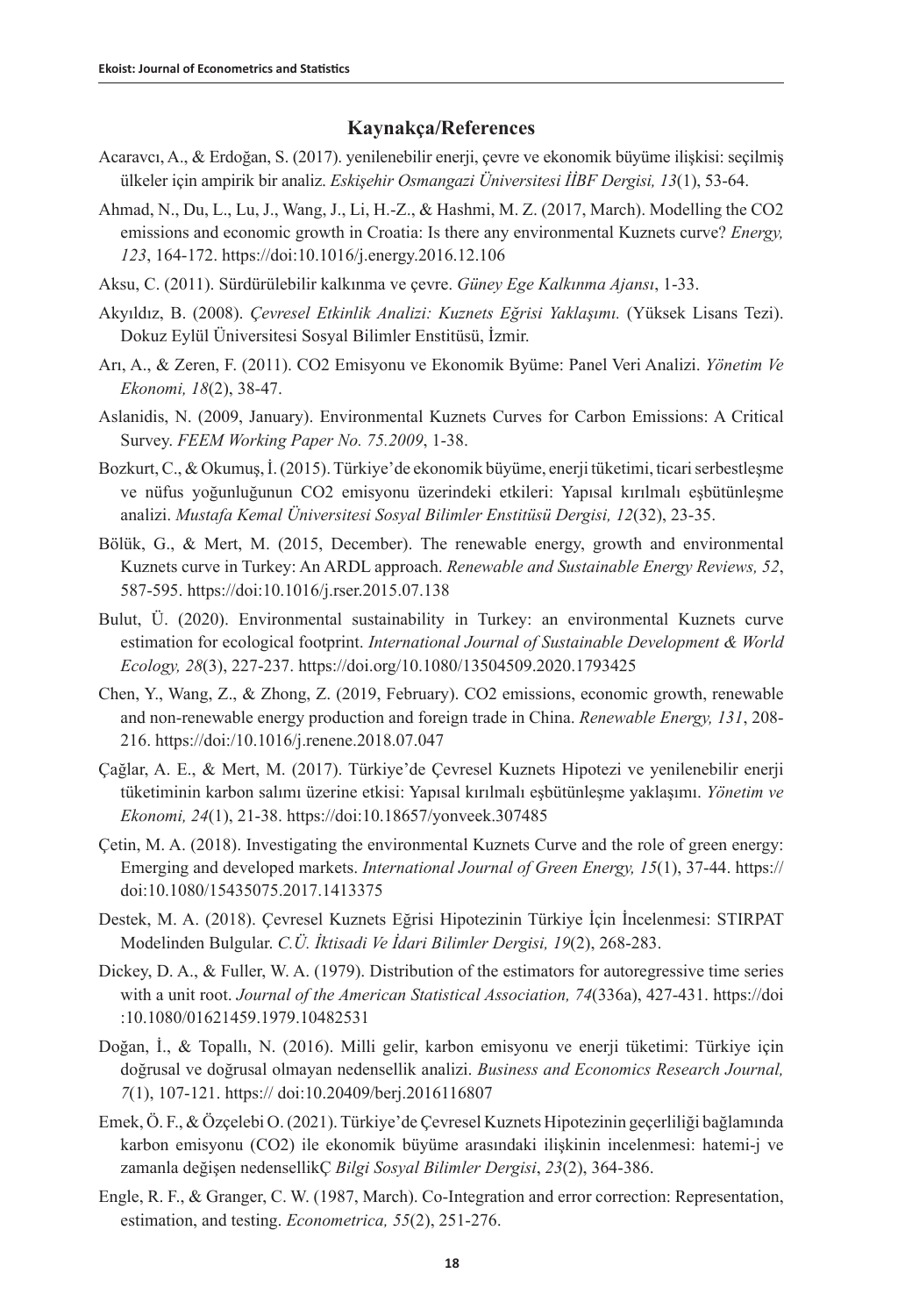- Gill, A. R., K.Viswanathan, K., & Hassan, S. (2018, January). The Environmental Kuznets Curve (EKC) and the environmental problem of the day. *Renewable and Sustainable Energy Reviews, 81*, 1636-1642. https://doi:10.1016/j.rser.2017.05.247
- Gonzalo, J., & Granger, C. (1995). Estimation of common long-memory components in cointegrated systems. *Journal of Business and Economic Statistics, 13*(1), 27-35.
- Gözgör, G., & Can, M. (2016). Export product diversification and the environmental Kuznets curve: evidence from Turkey. *Environmental Science and Pollution Research volume, 23*, 21594–21603. https://doi:10.1007/s11356-016-7403-9
- Granger, C. W., & Yoon, G. (2002, January). Hidden Cointegration. *U of California, Economics Working Paper*(2002-02), 2-48.
- Grossman, G. M., & Krueger, A. B. (1991, November). Environmental impacts of a North American free trade agreement. *National Bureau of Economic Research Working Paper 3914*, 1-39. https://doi:10.3386/w3914
- Gürlek, S., & Karaer, F. (2004). Türkiye'de ekonomik büyüme ile çevre kirliliği ilişkisinin incelenmesi. *Tarım Ekonomisi Dergisi, 10*(1-2), 43-54.
- Halıcığlu, F. (2009, March). An econometric study of CO2 emissions, energy consumption, income and foreign trade in Turkey. *Energy Policy, 37*(3), 1156-1164. https://doi:10.1016/j. enpol.2008.11.012
- Hatemi-J, A. (2012). Asymmetric causality tests with an application. *Empirical Economics, 43*, 447-453.
- Honarvar, A. (2009, May). Asymmetry in retail gasoline and crude oil price movements in the United States: An application of hidden cointegration technique. *Energy Economics, 31(3), 395-402.*
- Karakaya, E. (2016). Paris Anlaşması: İçeriği ve türkiye üzerine bir değerlendirme. *Adnan Menderes Üniversitesi, Sosyal Bilimler Enstitüsü Dergisi, 3*(1), 1-12.
- Karasoy, A. (2019). Drivers of carbon emissions in Turkey: considering asymmetric impacts. *Environmental Science and Pollution Research, 26*, 9219–9231. https://doi:10.1007/s11356- 019-04354-4
- Lau, L.-S., Choong, C.-K., Ng, C.-F., Liew, F.-M., & Ching, S.-L. (2019, March). Is nuclear energy clean? Revisit of Environmental Kuznets Curve hypothesis in OECD countries. *Economic Modelling, 77*, 12-20.
- Manga, M., & Gümüş Akar, P. (2019). Ekonomik büyüme, karbon emisyonu ve insani gelişmişlik arasındaki ilişki seçilmiş akdeniz ülkeleri. *Kahramanmaraş Sütçü İmam Üniversitesi Sosyal Bilimler Dergisi, 17*(1), 405-419. https://doi:10.33437/ksusbd.555415
- Mert, M., & Bölük, G. (2016). Do foreign direct investment and renewable energy consumption affect the CO2 emissions? New evidence from a panel ARDL approach to Kyoto Annex countries. *Environmental Science and Pollution Research volume, 23*, 21669–21681. https:// doi:10.1007/s11356-016-7413-7
- Mert, M., & Çağlar, A. E. (2019). 8. Bölüm Eşbütünleşme Analizi (Co-integration Analysis). *Eviews ve Gauss Uygulamalı Zaman Serileri Analizi kitabı* içinde (s. 251-335). Ankara: Detay Yayıncılık.
- Mert, M., & Çağlar, A. E. (2019). 9. Bölüm Nedensellik Analizi (Causality Analysis) Hatemi-J (2012) Asimetrik Nedensellik Analizi. *Eviews ve Gauss Uygulamalı Zaman Serileri Analizi kitabı* içinde (s. 339-375). Ankara: Detay Yayıncılık.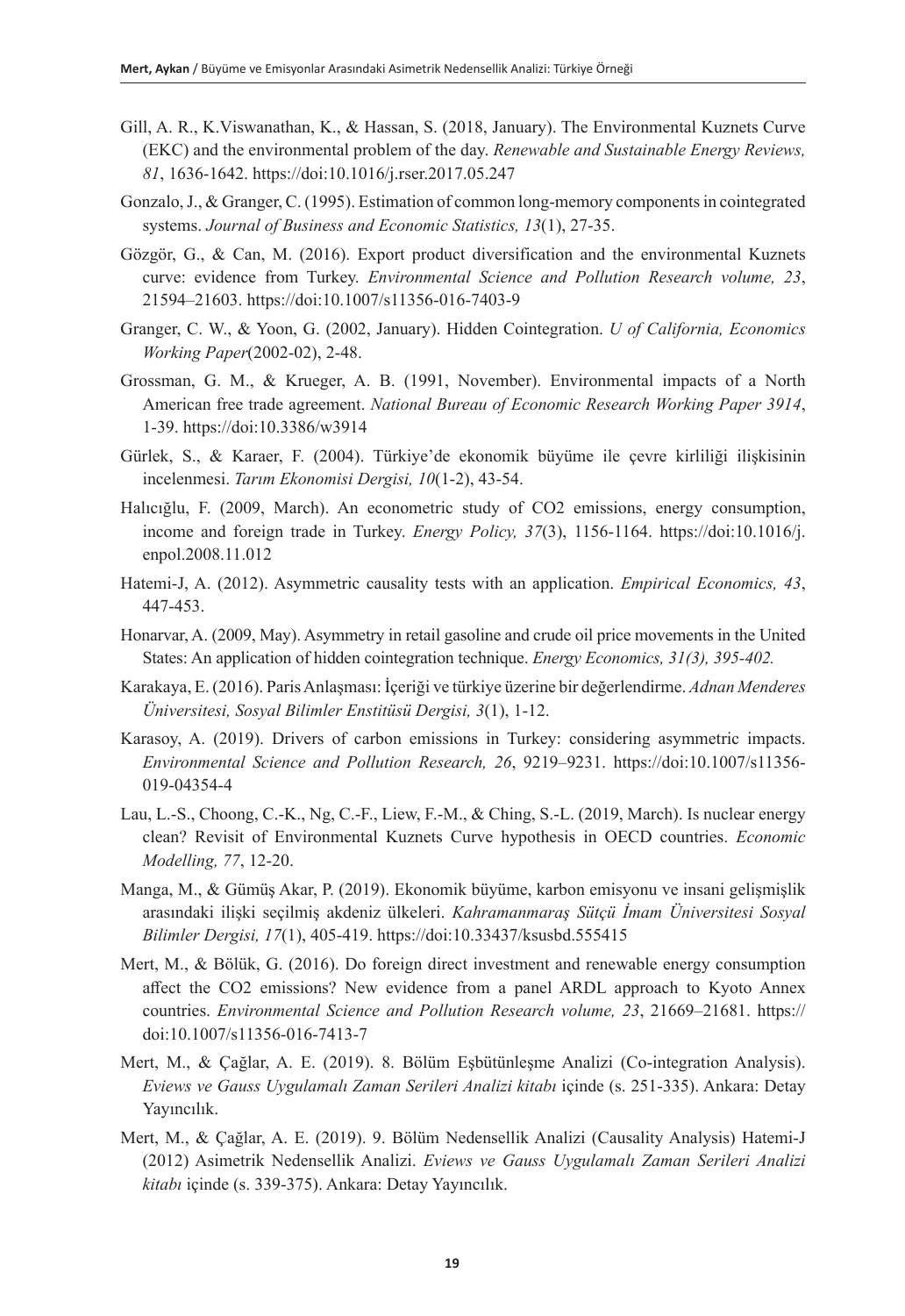- Mert, M., & Çağlar, A. E. (2020). Testing pollution haven and pollution halo hypotheses for Turkey: a new perspective. *Environmental Science and Pollution Research*, 32933–32943. https:// doi:10.1007/s11356-020-09469-7
- Mert, M., Bölük, G., & Çağlar, A. E. (2019). Interrelationships among foreign direct investments, renewable energy, and CO 2 emissions for different European country groups: a panel ARDL approach. *Environmental Science and Pollution Research, 26*(21), 21495–215. https:// doi:10.1007/s11356-019-05415-4
- Müller-Fürstenberger, G., & Wagner, M. (2007, May 15). Exploring the environmental Kuznets hypothesis: Theoretical and econometric problems. *Ecological Economics, 62*(3-4), 648-660. https://doi:10.1016/j.ecolecon.2006.08.005
- Okumuş, İ., & Bozkurt, C. (2020). Ekonomik büyümenin çevreye etkilerinin farklı gelişmişlik düzeyindeki ülkeler için incelenmesi. *Gaziantep University Journal of Social Sciences, 19*(1), 238-255.
- Özcan, B., Apergis, N., & Shahbaz, M. (2018). A revisit of the environmental Kuznets curve hypothesis for Turkey: new evidence from bootstrap rolling window causality. *Environmental Science and Pollution Research, 25*, 32381–32394. https://doi:10.1007/s11356-018-3165-x
- Özdemir, B. K., & Koç, K. (2020). Türkiye'de karbon emisyonları, yenilenebilir enerji ve ekonomik büyüme. *Ege Stratejik Araştırmalar Dergisi, 11*(1), 66-86. https://doi:18354/Esam.665191
- Öztürk, İ., & Acaravcı, A. (2010, December). CO2 emissions, energy consumption and economic growth in Turkey. *Renewable and Sustainable Energy Reviews, 14*(9), 3220-3225. https:// doi:10.1016/j.rser.2010.07.005
- Pao, H.-T., & Tsai, C.-M. (2011, May). Modeling and forecasting the CO2 emissions, energy consumption, and economic growth in Brazil. *Energy, 36*(5), 2450-2458. https://doi:10.1016/j. energy.2011.01.032
- Peşkircioğlu, N. (2016). 2030 Sürdürülebilir Kalkınma Hedefleri: Küresel Verimlilik Hareketine Doğru. *Anahtar Dergisi,* (335), 4-6.
- Pata, U. K. (2018, June 20). Renewable energy consumption, urbanization, financial development, income and CO2 emissions in Turkey: Testing EKC hypothesis with structural breaks. *Journal of Cleaner Production, 187*, 770-779. https://doi.org/10.1016/j.jclepro.2018.03.236
- Pata, U. K. (2018, October 1). The influence of coal and noncarbohydrate energy consumption on CO2 emissions: Revisiting the environmental Kuznets curve hypothesis for Turkey. *Energy, 160*, 1115-1123. https://doi.org/10.1016/j.energy.2018.07.095
- Saatçi, M., & Dumrul, Y. (2011, Ocak- Haziran). Çevre kirliliği ve ekonomik büyüme ilişkisi: Çevresel Kuznets Eğrisinin Türk ekonomisi için yapısal kırılmalı eş-bütünleşme yöntemiyle tahmini. *Erciyes Üniversitesi İktisadi Ve İdari Bilimler Fakültesi Dergisi*(37), 65-86.
- Sancar, O., & Bostancı, S. H. (2020, Ekim). COVID-19 Pandemi Sürecinde Karbon Emisyonu Üzerine Bir Tartışma. *Iğdır Üniversitesi Sosyal Bilimler Dergisi*, 269-292.
- Selden , T., & Song , D. (1994, September). Environmental quality and development: Is there a kuznets curve for air pollution emissions? *Journal of Environmental Economics and Management, 27*(2), 147-162.
- Shahbaz, M., Mahalik, M. K., Shah, S. H., & Sato, J. R. (2016, November). Time-varying analysis of CO2 emissions, energy consumption, and economic growth nexus: Statistical experience in next 11 countries. *Energy Policy, 98*, 33-48. https://doi:10.1016/j.enpol.2016.08.011